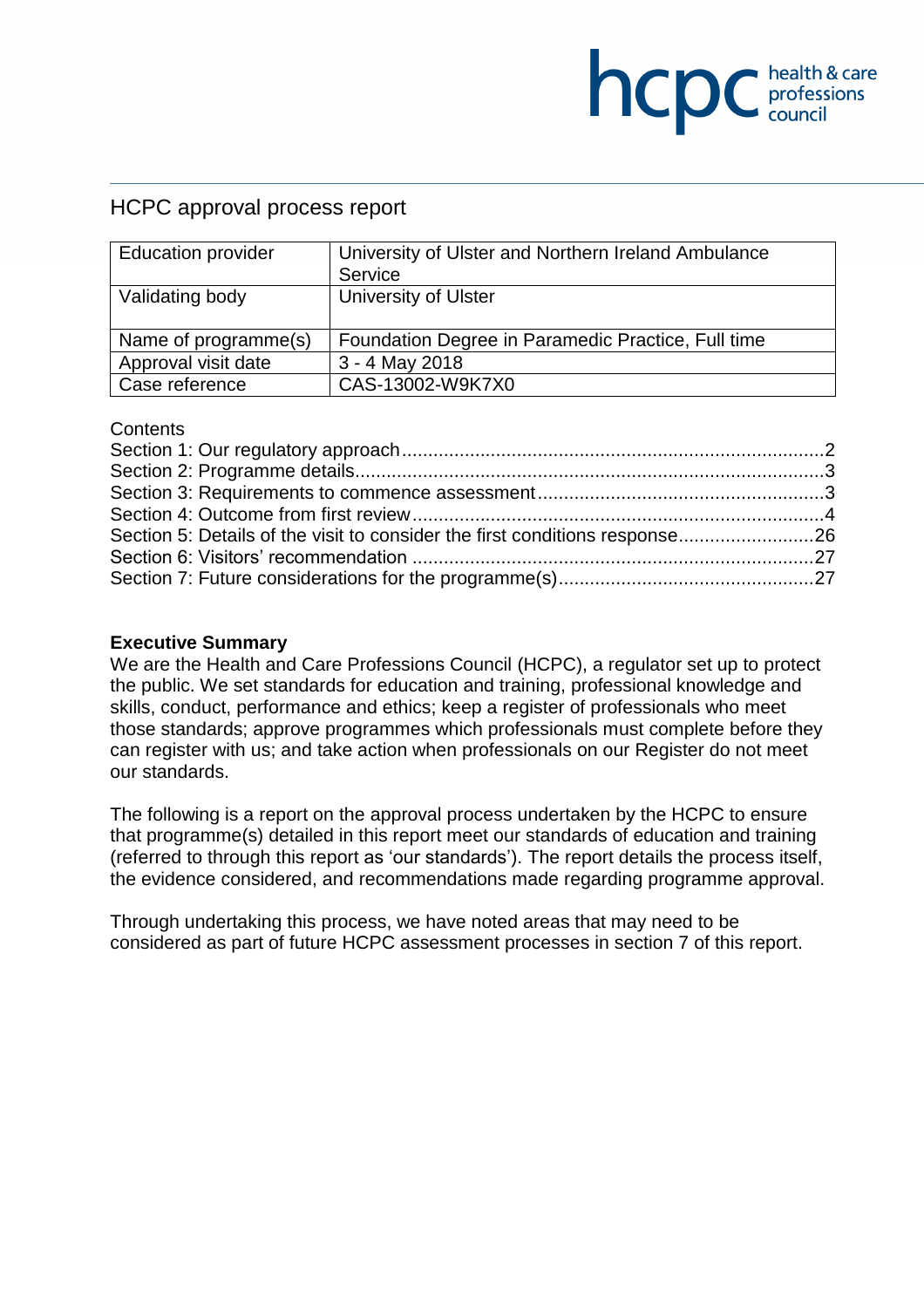# Section 1: Our regulatory approach

# **Our standards**

We approve programmes that meet our education standards, which ensure individuals that complete the programmes meet proficiency standards. The proficiency standards set out what a registrant should know, understand and be able to do when they complete their education and training. The education standards are outcome focused, enabling education providers to deliver programmes in different ways, as long as individuals who complete the programme meet the relevant proficiency standards.

Programmes are normally approved on an open-ended basis, subject to satisfactory engagement with our monitoring processes. Programmes we have approved are listed on our website.

#### **How we make our decisions**

We make independent evidence based decisions about programme approval. For all assessments, we ensure that we have profession specific input in our decision making. In order to do this, we appoint partner visitors to undertake assessment of evidence presented through our processes. The visitors make recommendations to the Education and Training Committee (ETC). Education providers have the right of reply to the recommendation of the visitors, inclusive of conditions and recommendations. If an education provider wishes to, they can supply 'observations' as part of the process.

The ETC make decisions about the approval and ongoing approval of programmes. In order to do this, they consider recommendations detailed in process reports, and any observations from education providers (if submitted). The Committee meets in public on a regular basis and their decisions are available to view on our website.

#### **HCPC panel**

We always appoint at least one partner visitor from the profession (inclusive of modality and / or entitlement, where applicable) with which the assessment is concerned. We also ensure that visitors are supported in their assessment by a member of the HCPC executive team. Details of the HCPC panel for this assessment are as follows:

| l David Whitmore | Paramedic             |
|------------------|-----------------------|
| Robert Fellows   | Paramedic             |
| l Deirdre Keane  | Lav                   |
| Amal Hussein     | <b>HCPC</b> executive |

# **Other groups involved in the approval visit**

There were other groups in attendance at the approval visit as follows. Although we engage in collaborative scrutiny of programmes, we come to our decisions independently.

| <b>Paul Bartholomew</b> | Independent chair<br>(supplied by the education<br>provider) | <b>University of Ulster</b> |
|-------------------------|--------------------------------------------------------------|-----------------------------|
| Debbie Troy             | Secretary (supplied by the                                   | Northern Ireland            |
|                         | education provider)                                          | <b>Ambulance Service</b>    |
| <b>Frances Devine</b>   | Internal Panel Member                                        | Lecturer - University of    |
|                         |                                                              | <b>Ulster</b>               |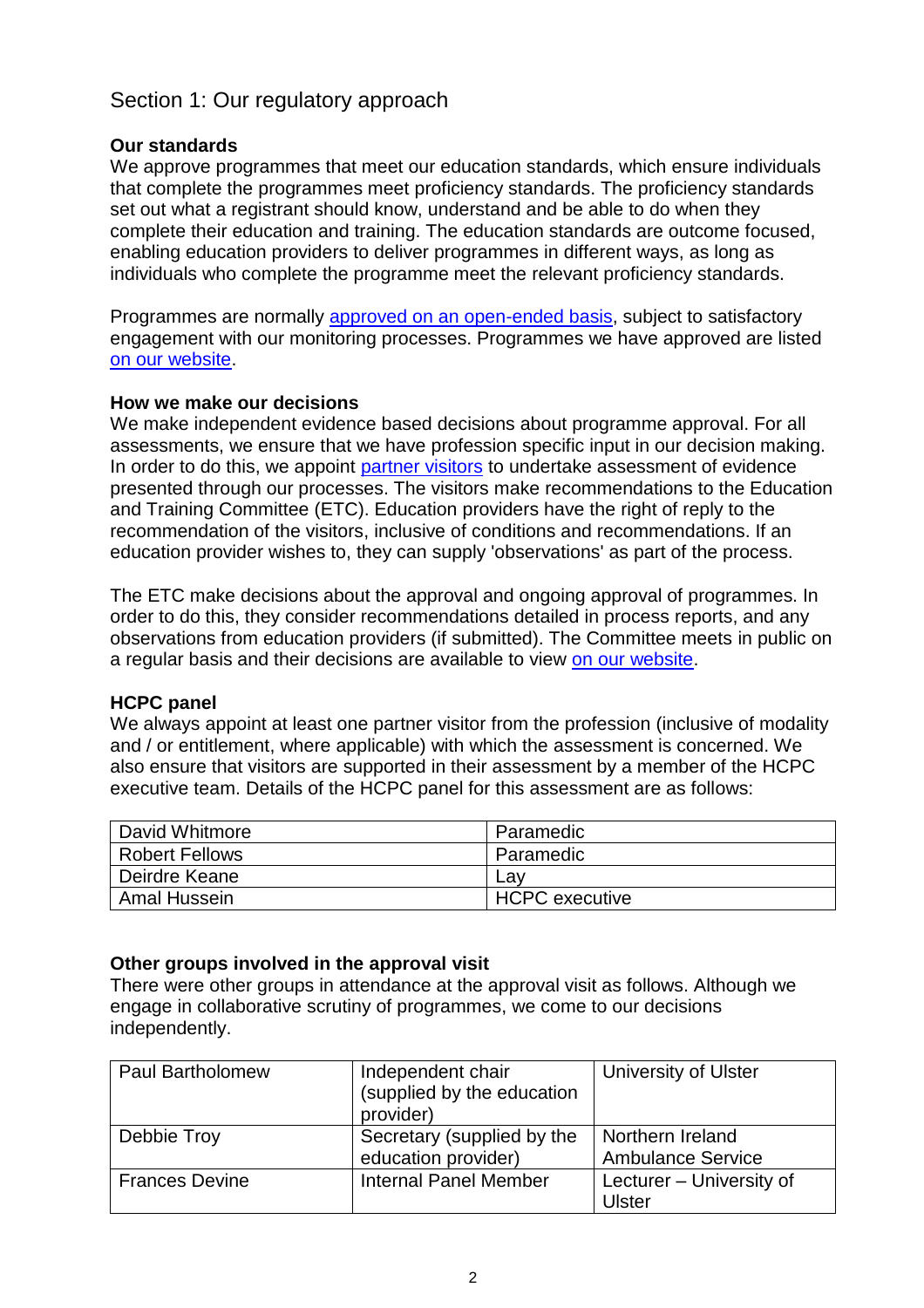| Karen Fearon | <b>External Panel Member</b> | University of Birmingham -      |
|--------------|------------------------------|---------------------------------|
|              |                              | <b>Head of Department</b>       |
| Neil Hore    | <b>External Panel Member</b> | Swansea University -            |
|              |                              | <b>Senior Lecturer</b>          |
| John Burnham | <b>External Panel Member</b> | <b>Scottish Ambulance</b>       |
|              |                              | Service – Head of               |
|              |                              | <b>Education and</b>            |
|              |                              | <b>Professional Development</b> |

# Section 2: Programme details

| Programme name       | Foundation Degree in Paramedic Practice |
|----------------------|-----------------------------------------|
| Mode of study        | FT (Full time)                          |
| Profession           | Paramedic                               |
| First intake         | 01 January 2019                         |
| Maximum learner      | Up to 48                                |
| cohort               |                                         |
| Intakes per year     |                                         |
| Assessment reference | APP01866                                |

We undertook this assessment of a new programme proposed by the education provider via the approval process. This involves consideration of documentary evidence and an onsite approval visit, to consider whether the programme meet our standards for the first time.

# Section 3: Requirements to commence assessment

In order for us to progress with approval and monitoring assessments, we require certain evidence and information from education providers. The following is a list of evidence that we asked for through this process, and whether that evidence was provided. Education providers are also given the opportunity to include any further supporting evidence as part of their submission. Without a sufficient level of evidence, we need to consider whether we can proceed with the assessment. In this case, we decided that we were able to undertake our assessment with the evidence provided.

| <b>Required documentation</b>                                     | <b>Submitted</b> |
|-------------------------------------------------------------------|------------------|
| Programme specification                                           | Yes              |
| Module descriptor(s)                                              | Yes              |
| Handbook for learners                                             | Yes              |
| Handbook for practice based learning                              | Yes              |
| Completed education standards mapping document                    | Yes              |
| Completed proficiency standards mapping document                  | Yes              |
| Curriculum vitae for relevant staff                               | Yes              |
| External examiners' reports for the last two years, if applicable | This is a new    |
|                                                                   | programme.       |

We also expect to meet the following groups at approval visits: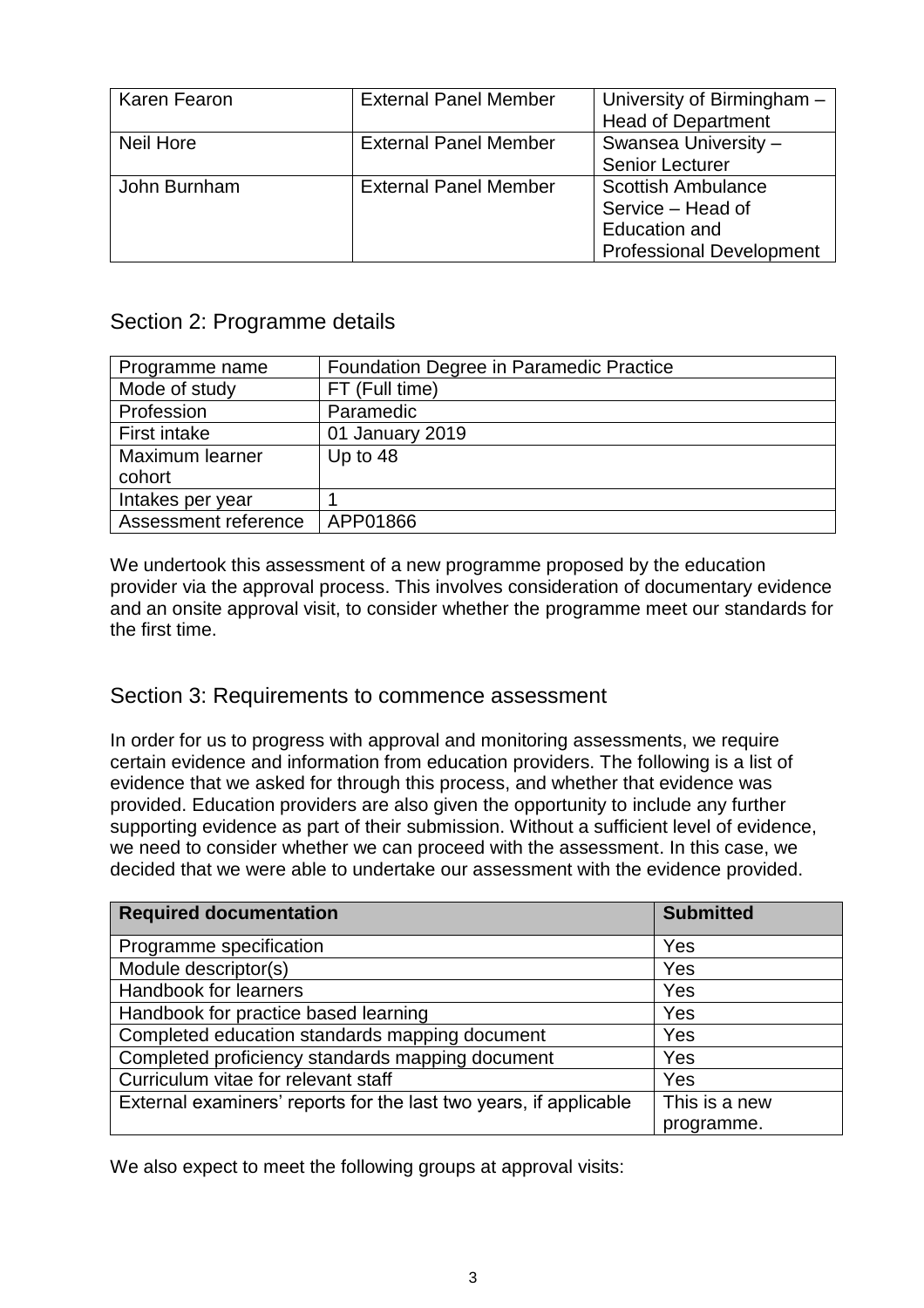| Group                                                     | <b>Met</b>                                                       |
|-----------------------------------------------------------|------------------------------------------------------------------|
| Learners                                                  | The visitors met with<br>learners from other<br>NIAS programmes. |
| Senior staff                                              | Yes                                                              |
| Practice education providers                              | Yes                                                              |
| Service users and carers (and / or their representatives) | Yes                                                              |
| Programme team                                            | Yes                                                              |
| <b>Facilities and resources</b>                           | Yes                                                              |

# Section 4: Outcome from first review

#### **Recommendation of the visitors**

In considering the evidence provided by the education provider as part of the initial submission and at the approval visit, the visitors' recommend that:

- there was insufficient evidence to demonstrate that our standards are met at this time, but that the programme(s) should be approved subject to the conditions noted below being met;
- the nature of the proposed conditions mean that a further visit would be the most appropriate method of scrutinising any further evidence provided, enabling further discussions to be conducted with key stakeholders of the programme; and,
- any further visit should focus on the conditions, with scope to review the wider standards if there is reason to do so, and should include meetings with the programme team, senior team, practice education providers, learners, service users and carers, and a facilities and resources review.

The visitors noted that both the University of Ulster (UU) and (NIAS) share the role of education provider. As such, they jointly maintain overall responsibility for delivering the programme.

#### **Conditions**

Conditions are requirements that must be met before programmes can be approved. We set conditions when there is insufficient evidence that standards are met. The visitors were satisfied that a number of the standards are met at this stage. However, the visitors were not satisfied that there is evidence that demonstrates that the following standards are met, for the reasons detailed below.

If the Committee makes the decision to require a further visit, the education provider will need to review the issues identified in this report, and decide on any changes that they wish to make. We will then require evidence to demonstrate how they meet the conditions, along with normal visit documentation with any updates made, at an appropriate time before the date of the visit.

The visit, if required, will be considered the education provider's first attempt to meet the conditions. If, after the further visit, there are any outstanding conditions, the education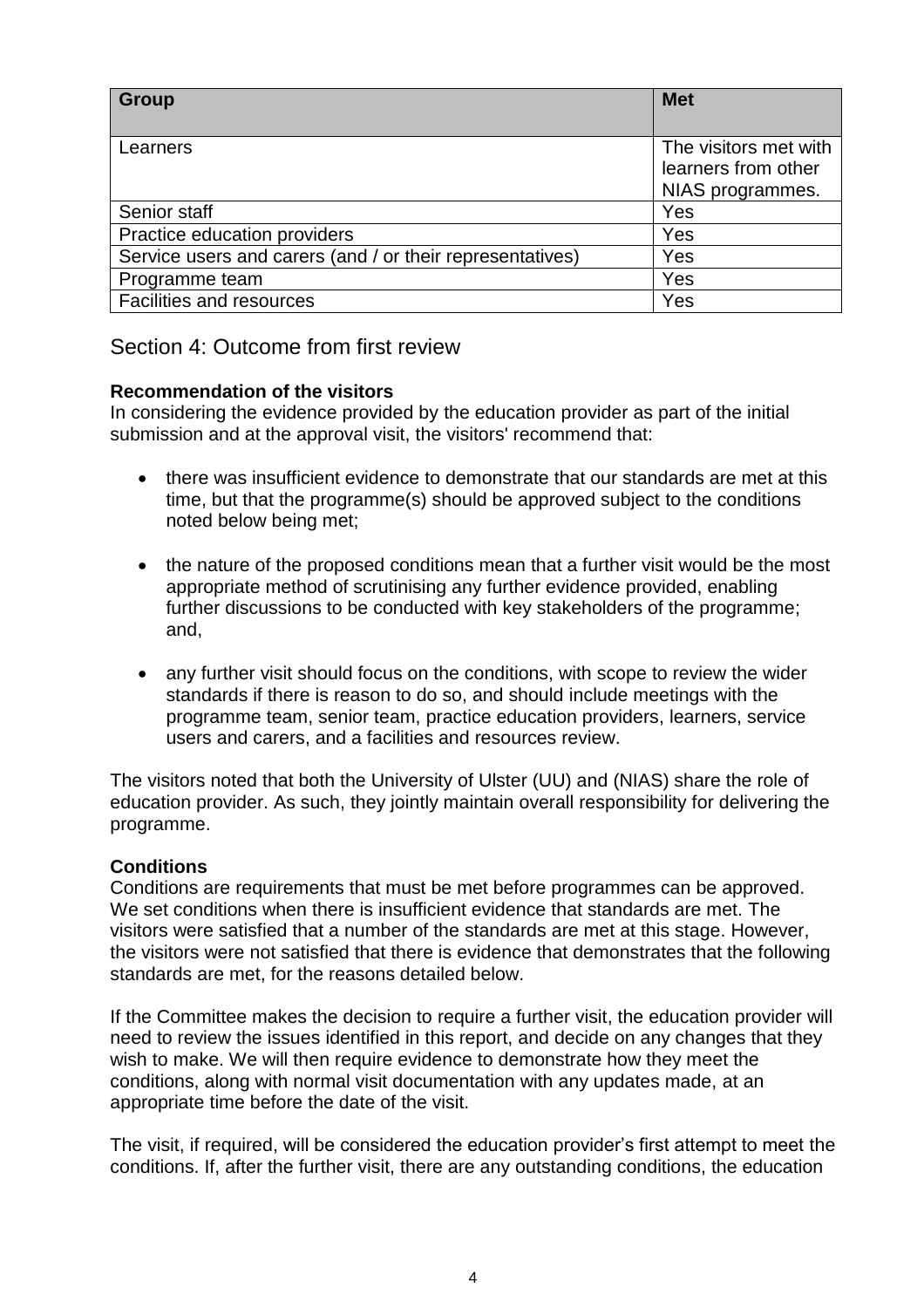provider will be given one further opportunity to submit documentation in response to those outstanding conditions.

#### **2.1 The admissions process must give both the applicant and the education provider the information they require to make an informed choice about whether to take up or make an offer of a place on a programme.**

**Condition:** The education provider must revise the programme documentation, in particular advertising material, to clearly state the eligibility criteria for applicants to this programme.

**Reason:** From a review of the documentation, it was not clear to the visitors who the potential learners for this programme would be. Discussions with the senior team revealed that this programme is only open to existing Northern Ireland Associate Ambulance Practitioners (AAPs) and Emergency Medical Technicians (EMTs). However from the advertising material and the information provided, the visitors could not see how potential applicants would know that only AAPs and EMTs are eligible to apply for a place on the programme. As such, the visitors require the programme team to revise the programme documentation, in particular, admissions material to clearly articulate that this programme will only consider applications from existing Northern Ireland AAPs and EMTs. In this way, the visitors can determine whether the admissions process gives the applicant and education provider the information they require to make an informed choice about whether to take up or make an offer of a place on the programme

## **2.1 The admissions process must give both the applicant and the education provider the information they require to make an informed choice about whether to take up or make an offer of a place on a programme.**

**Condition:** The education provider must ensure that appropriate, clear and consistent information, that enables applicants to make an informed choice about whether to take up a place on the programme, is available to applicants.

**Reason:** From the initial documentation provided, the visitors could not determine how the education provider ensures pertinent admissions information relating to the programme will be communicated to potential applicants in order for them to make an informed choice about whether to take up a place on the programme. For this standard, the education provider stated the following, 'NIAS [Northern Ireland ambulance service] and UU [University of Ulster] will provide applicants with information pack containing with programme advertisement and related information'. However, the visitors were not provided with the information pack and as such, they were unable to assess whether the education provider is providing appropriate, clear and consistent information, that enables applicants to make an informed choice about whether to take up a place on the programme. On day two of the visit, the education provider provided the information pack however; due to time constraints, the visitors were unable to review the documentation. As such, they were unable to determine how important information would be appropriately communicated to prospective applicants. In particular how the education provider intends to communicate the following information to prospective applicants:

• selection and recruitment process;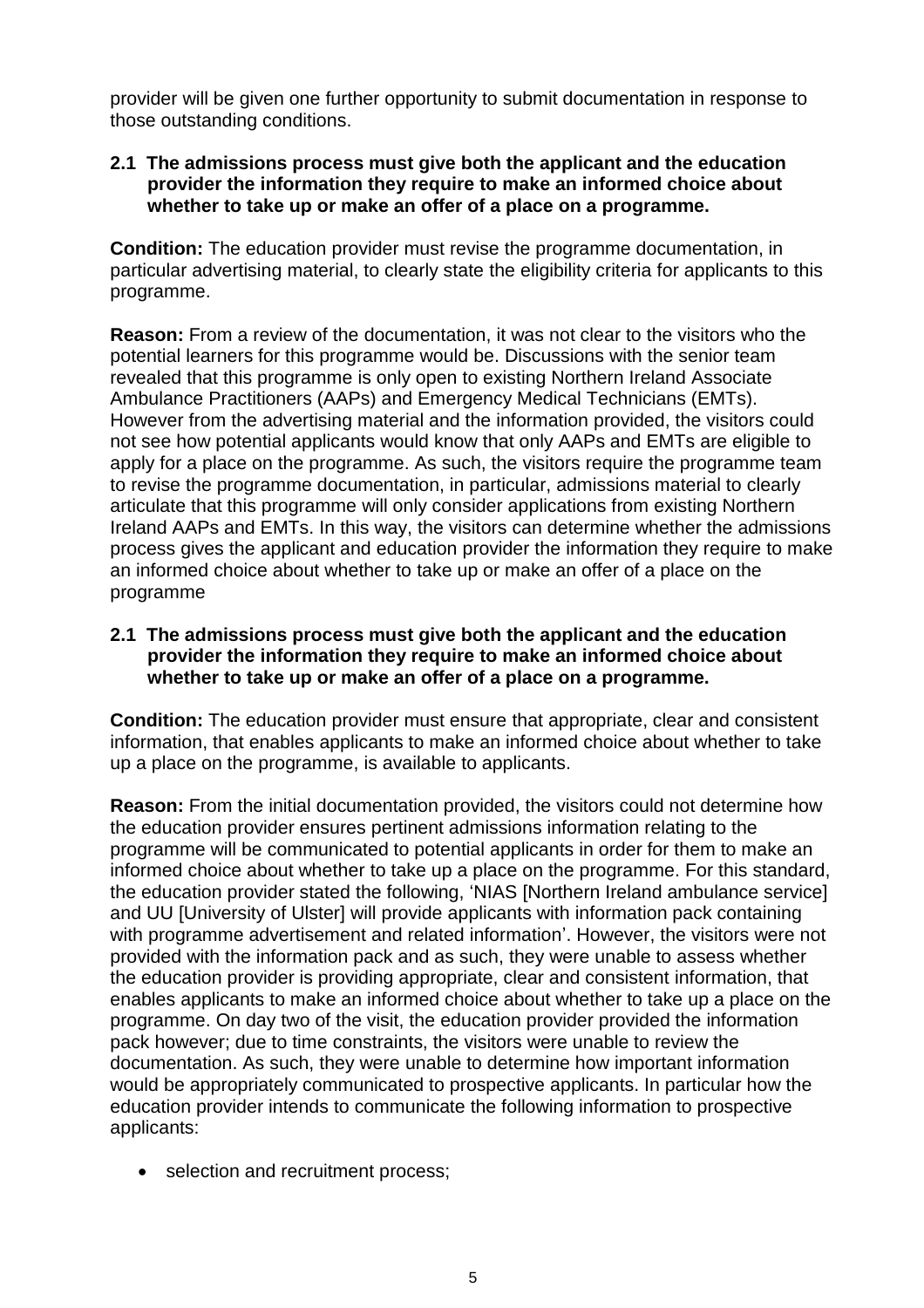- any additional costs learners may incur over and above the usual programme fee;
- the expectation that learners will travel to practice-based learning settings at their own expense and that this is an additional cost for the learners; and
- the elements of the programme to which accreditation of prior (experiential) learning can be applied and what the process would be to assess this.

The visitors therefore require further information showing how prospective applicants are provided with the information they need to make an informed choice about whether to apply for a place on the programme.

# **2.2 The selection and entry criteria must include appropriate academic and professional entry standards.**

**Condition:** The education provider must provide further information about the selection and entry criteria for this programme including the appropriate academic and professional entry standards required by both education providers.

**Reason:** From the evidence provided prior to the visit, the visitors understood that NIAS and UU would jointly act as the education provider which maintains the responsibility for delivering this programme. Prior to the visit, the visitors reviewed the UU selection criteria. However, from this information, the visitors were unclear as to how the education provider ensures that appropriate academic and professional entry standards will be applied as part of the entry criteria. From the discussions at the visit, it was clear that NIAS will manage the academic and professional selection and entry criteria through the employment process and that this would also count as the entry criteria to apply to study on the programme. From reviewing the UU selection criteria and from the discussions, the visitors could not determine what academic and professional entry standards would be used to select successful applicants or how UU ad NIAS, as the education provider, ensure that appropriate academic and professional entry standards are being applied. The visitors were also unable to determine how any decisions to offer a place on the programme would be reached and managed based on this criteria. The visitors did not see any overarching policies, systems and procedures for managing NIAS and UU approach to the application of academic and professional selection and entry criteria. As such, the visitors were unsure how the education provider, NIAS and UU, could apply selection and entry criteria for the programme, including appropriate academic and professional entry standards. Therefore, the education provider must provide further information about the admissions procedure for this programme and how they, as the education provider, ensure that successful applicants meet the education provider's requirements, including appropriate academic and professional entry standards.

#### **2.3 The admissions process must ensure that applicants have a good command of English.**

**Condition:** The education provider must clarify how the admissions procedure for this programme ensures that successful applicants meet the education provider's requirements for applicants to have a good command of English.

**Reason:** The visitors were presented with UU selection criteria including requirements for applicants to have good command of English. However, from the discussions at the visit, it was clear that NIAS would manage the selection and entry criteria for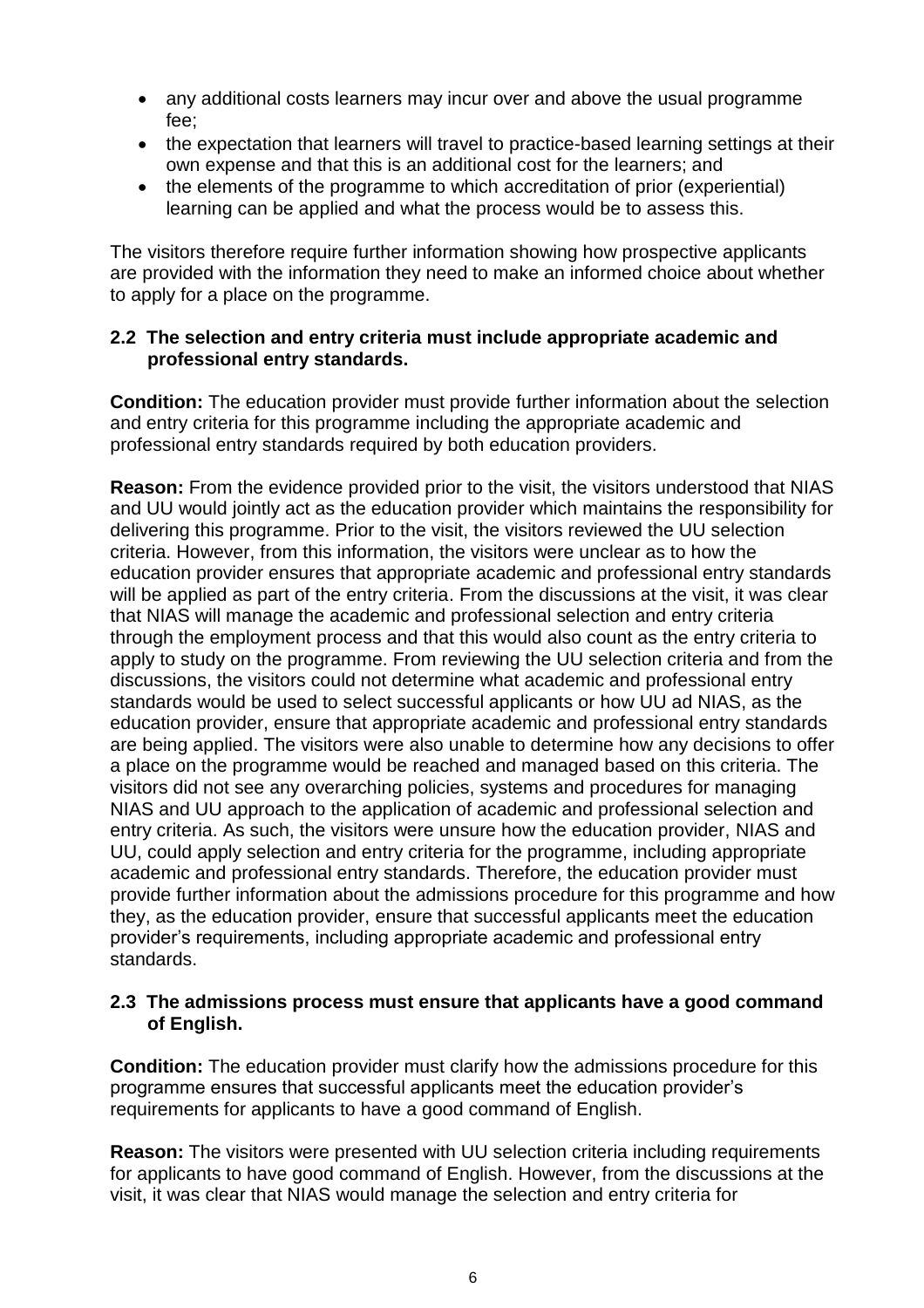employment of the learner paramedics and in meeting those requirements applicants would also meet the entry criteria for the programme. From discussions, the visitors could not determine how the selection and entry criteria for the programme, as outlined by UU, would be applied by NIAS or would ensure that applicants have good command of English. It was also the case that the visitors were not provided with any overarching policies, systems and procedures for managing NIAS and UU approach to selection and entry criteria. As such, the visitors were unclear how the admission procedures provide the education provider, NIAS and UU, with the information they require, to make a decision about an applicant's suitability for the programme. Therefore, the education provider must provide further evidence regarding the admissions procedure for this programme. Specifically, how the education provider ensures that successful applicants meet the relevant requirements, including evidence of a good command of English.

#### **2.4 The admissions process must assess the suitability of applicants, including criminal conviction checks.**

**Condition:** The education provider must provide further information about the admissions procedure to detail how it ensures that successful applicants meet the education provider's requirements regarding Disclosure and Barring Service checks (DBS).

**Reason:** The visitors were presented with UU selection criteria including requirements for DBS. From the discussions at the visit, it was clear that NIAS would manage the selection and entry criteria for employment of learner paramedics and therefore entry criteria for the programme. In discussions at the visit, the visitors heard that NIAS will be responsible for administering DBS checks, and would share the outcome with UU. However, the visitors were not provided with evidence of how this NIAS process would apply UU selection criteria in practice. As such, the visitors could not determine how the procedures of NIAS will work with those of the UU, and how any issues that may arise as a result of the DBS checks would be dealt with by the education provider. The visitors also could not determine how the education provider ensures that issues arising from DBS checks are dealt with consistently. In particular, the visitors could not determine who makes the final decision about accepting a learner onto this programme, if any issue does arise, as the information provided at the visit articulated that applicants would already be employed by NIAS. The visitors could not see how or when applicants who are accepted onto the training employment programme delivered by NIAS would be assessed to ensure they also meet UU's selection and entry criteria. As the processes and procedures relating to criminal convictions checks are unclear, the visitors could not determine how the suitability of applicants is assessed. Therefore, the visitors require further information about the criminal convictions checks that are applied to ensure that applicants are assessed for suitability for this programme, when they take place and who is responsible for making that assessment. In particular the visitors require further evidence of how NIAS's processes would work with the UU's process, and clarification of who makes the final decision about accepting an applicant onto the programme, including if an issue arises.

#### **2.5 The admissions process must ensure that applicants are aware of and comply with any health requirements.**

**Condition:** The education provider must provide clarity on how it ensures that successful applicants are aware of and comply with any health requirements set by the education provider.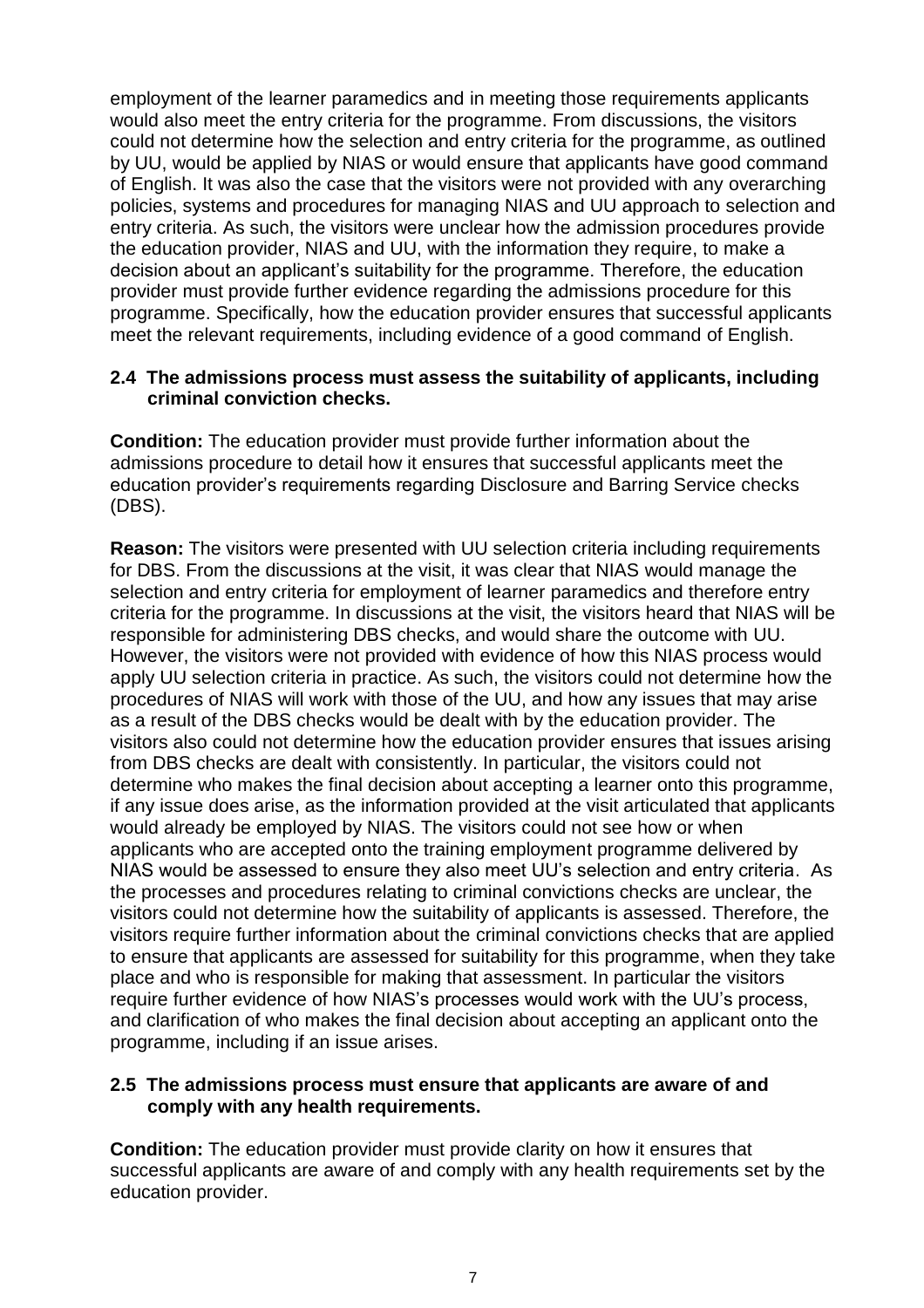**Reason:** The visitors reviewed the UU selection criteria including any health requirements. From the discussions at the visit, it was clear that NIAS will manage the selection and entry criteria for employment of learner paramedics and therefore entry criteria for the programme. In discussions at the visit, the education provider confirmed that NIAS will be responsible for managing and ensuring applicants comply with health requirements and would share the outcome with the education provider. However, the visitors were not provided with evidence of the process to determine how any issues highlighted by these health checks would be dealt with. As such, the visitors could not determine how NIAS's own procedures to apply health checks, will work alongside those of UU. Additionally, the visitors could not determine who is responsible for identifying what adjustments could be made if health conditions were disclosed and how any issues that may arise would be dealt with consistently. Particularly, the visitors could not see how or when applicants who are accepted onto the training employment programme delivered by NIAS would be assessed to ensure they meet UU's selection and entry criteria. As such, he visitors could not determine who makes the final decision about accepting a learner onto the programme if adjustments would be required. Therefore, the visitors require further information about how the health declarations that are applied at the point of admission to this programme are used by the education provider to determine if a learner can take up a place on this programme. In particular, the visitors require further evidence of how different NIAS's processes work with the UU's process and clarification of who makes the final decision about accepting an applicant onto the programme if adjustments are required, at the point of entry onto this programme.

#### **2.6 There must be an appropriate and effective process for assessing applicants' prior learning and experience.**

**Condition:** The education provider must provide further evidence that there is an appropriate and effective process for assessing applicants' prior learning and experience.

**Reason:** From the discussions at the visit, the visitors were clear that the only route onto the programme is via the AP(E)L process for existing NIAS employees. Applicants via this route will likely be exempt from completing certain elements of the programme due to their prior learning and experience with NIAS. The documentation submitted prior to the visit detailed the AP(E)L policy for the education provider. At the visit, the visitors heard that applicants employed by NIAS will be assessed on an individual basis for entry onto the programme via the AP(E)L policy. The visitors were unsure how this will be managed or if the process in place ensures that applicants' prior learning and experience is being applied and how any decisions to offer a place on the programme would be managed based on these mechanisms. As such, the visitors require the education provider to provide further evidence that there is an appropriate and effective process in place for assessing applicants' prior learning and experience. In addition, the education provider must confirm whether the AP(E)L policy is only available to applicants from NIAS or whether it will be more widely available.

#### **2.7 The education provider must ensure that there are equality and diversity policies in relation to applicants and that they are implemented and monitored.**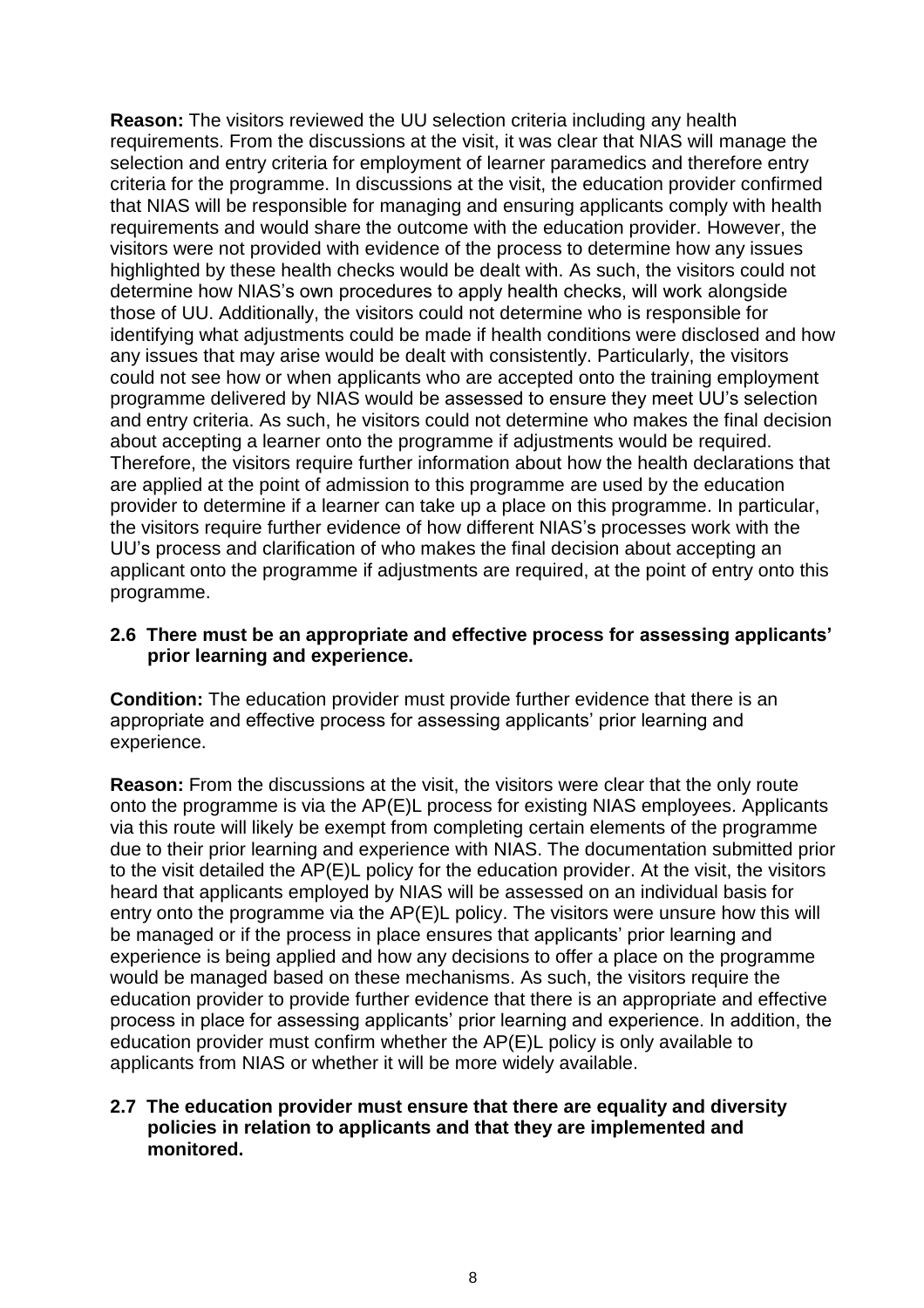**Condition:** The education provider must provide evidence of how equality and diversity policies in relation to applicants are implemented and monitored.

**Reason:** Prior to the visit, the visitors were unable to determine how equality and diversity policies in relation to applicants are implemented and monitored. At the visit, the visitors heard that both NIAS and UU have equality and diversity policies. However, the visitors were unable to determine which equality and diversity policy this programme would adhere to and how this will be communicated to applicants of the programme. In addition, the visitors were unable to determine how these policies are appropriate and ensure that the admission process is open and impartial and does not discriminate unfairly against certain applicants. As such, the visitors were unable to determine that a clear, definitive, formal process is in place to monitor how equality and diversity policies are applied throughout the admission process. Therefore, the visitors require further evidence of how equality and diversity policies in relation to applicants are implemented and monitored.

# **3.2 The programme must be effectively managed.**

**Condition:** The education provider must provide the governance arrangements, which clarify what aspects of the programme the Northern Ireland Ambulance Service (NIAS) and Ulster University (UU) are responsible for delivering.

**Reason:** From the evidence provided the visitors were aware NIAS and UU would jointly act as the education provider responsible for delivering this programme. From the evidence provided the visitors were unclear how the management systems or governance arrangements in place will ensure that the partners can exchange information to ensure the effectively delivery the programme. In particular, the visitors were unclear as to who has overall responsibility to quality assure all aspects of the programme and assure the fulfilment of each organisations obligations as described at the visit. In discussion with the senior team, the visitors heard that NIAS and UU are in the process of finalising a MOU and that this MOU will then provide template for the effective management of the programme, including the distinct responsibilities for the different aspects of the programme and how these will be managed by the partner organisations. The visitors understand that the MOU is still in the process of being agreed and finalised so that it is hopefully in place before the programme commences. In order to determine this programme is effectively managed between the parties, the visitors require details of the indicative content of the memorandum of agreement which may include details of placement capacity or the process for either of the partner organisations to withdraw from the programme. In this way, the visitors can determine how the programme can meet this standard.

# **3.2 The programme must be effectively managed.**

**Condition:** The education provider must provide further evidence of the programme management structure, which describes the lines of responsibility of everyone involved in the day-to-day management of the programme.

**Reason:** Prior to the visit, the visitors were provided with staff curriculum vitae (CVs) for members of the team responsible for the delivery and management of the programme. However, from the information provided, it was not clear which members of the programme team would be responsible for which aspects of the programme management and who would be delivering specific areas of the programme. At the visit,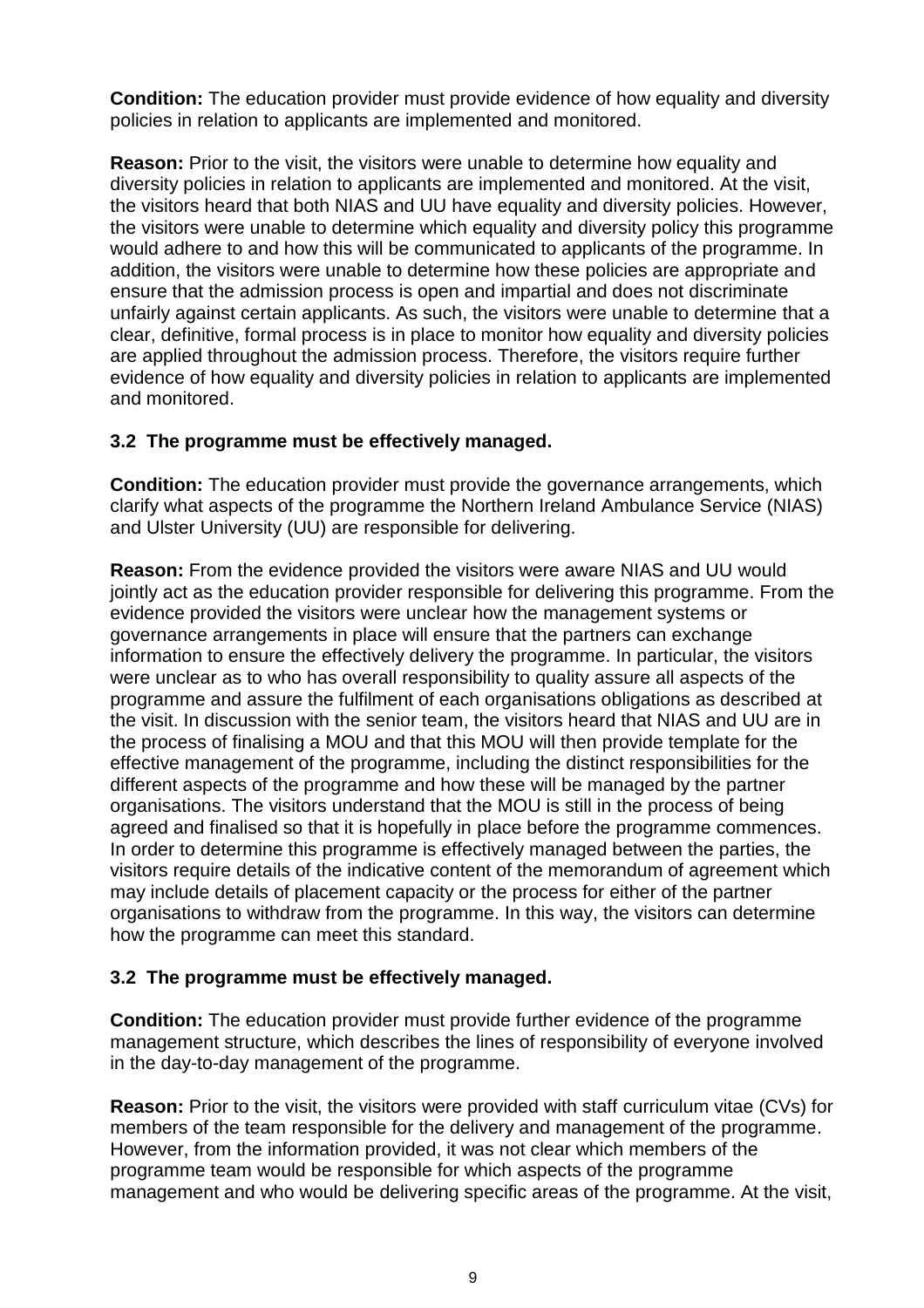the visitors were informed that recruitment of staff for the programme was ongoing and that some staff members are not yet in place. This meant that the visitors could not be provided with a clear indication of who was responsible for what areas of the programme and how NIAS and UU staff will work collaboratively to effectively manage the programme. The visitors therefore require further information which clarifies the structure for the day-to-day management of the programme. The information should contain the lines of responsibility of the teaching team, and how this is conveyed to learners to ensure that they can refer to this information and have a clear understanding regarding which members of the team will deliver each area of the programme. In this way, the visitors can determine how the management of the programme will work in practice, and how learners will be supported through the programme by members of the programme team.

# **3.2 The programme must be effectively managed.**

**Condition:** The education provider must provide further evidence as to the how the roles and responsibilities of Norther Ireland Ambulance Service (NIAS) and Ulster University (UU) will be governed to ensure that any issues with learners progress and achievement are dealt with.

**Reason:** From the evidence provided the visitors were aware NIAS and UU will jointly act as the education provider to deliver this programme. They were also made aware that learners will be associated learners of UU. To manage the partnership working it was clarified that the programme will be managed by the Clinical Training Manager (CTM) with daily management delegated to the nominated Course Director. In addition, UU has a Subject Partnership Manager in place to oversee the programme delivery and they will attend Staff Student Consultative Committees and Course Committees. From the evidence provided the visitors were unclear how the management systems or governance arrangements in place will ensure that the NIAS and UU can exchange information and work together to effectively deliver the programme. In particular, the visitors were unclear as to how the arrangements in place will allow any issues in either the academic or practice based learning settings regarding resourcing or learners' progression to be raised effectively and dealt with consistently. They therefore were unclear how the academic board at UU would be able to determine how trainees had progressed on the programme and determine if learners could graduate. As such the visitors were unclear, from the evidence provided, how the arrangements in place allow the committee structure described to manage the programme effectively and to deal with issues regarding resourcing or learners progression. The visitors therefore require further evidence of the management or governance structures that are in place to ensure that any issues that arise will be dealt with quickly, effectively and consistently.

#### **3.3 The education provider must ensure that the person holding overall professional responsibility for the programme is appropriately qualified and experienced and, unless other arrangements are appropriate, on the relevant part of the Register.**

**Condition:** The education provider must demonstrate how the process in place for identifying and appointing an appropriately qualified and experienced person to hold overall professional responsibility for the programmes is appropriate.

**Reason:** For this standard, the visitors were directed to the staff curriculum vitae. From the documentation and discussions with the senior team, the visitors were aware of the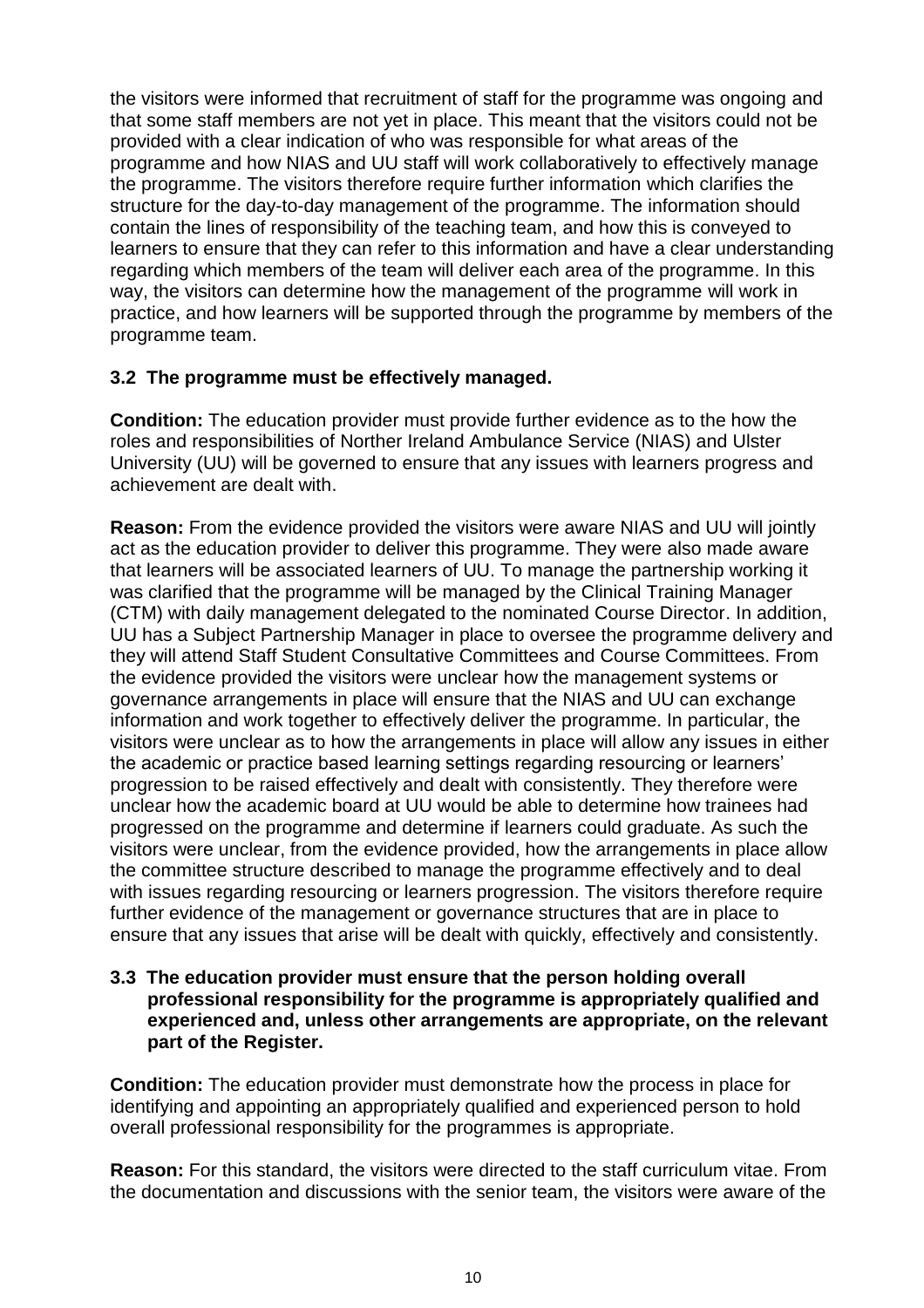individuals who will have overall professional responsibility for the programmes. The visitors noted that the staff identified were appropriately qualified and experienced and, are on the relevant part of the Register. In the senior team meeting, the visitors were informed that there is a process in place to ensure that they identify and appoint an appropriately qualified and experienced person holding overall professional responsibility for the programme. The visitors were informed that this process includes sending out an expression of interest and that there are a set of prescribed qualifications and particular criteria including HCPC registration for undertaking the role. However, the visitors were not given the process, and therefore could not determine that it is appropriate to ensure that the education provider will continue to appoint a suitable person and, if it becomes necessary, a suitable replacement. As such, the visitors require the education provider to demonstrate that they have an effective process in place for ensuring that they only appoint a person, with overall professional responsibility for the programme, who is appropriately qualified and experienced and, unless other arrangements are appropriate, on the relevant part of the Register.

#### **3.4 The programme must have regular and effective monitoring and evaluation systems in place.**

**Condition:** The education provider must demonstrate what systems are used to ensure that they regularly and effectively monitor the programme and how Northern Ireland Ambulance Service (NIAS) and Ulster University (UU) collaborate to achieve this.

**Reason:** Prior to the visit, the visitors were made aware that UU has a Subject Partnership Manager (SPM) in post to oversee the programme delivery and quality processes and who will meet with learners. In addition, the visitors understood that UU will require an annual report on the quality of the programme delivery and within this will require feedback from learners, external examiner and the SPM. At the visit, the visitors heard that UU has several existing committees such as Staff Student Consultative Committees and Course Committees that this programme will feed into. The visitors understood the monitoring and evaluation systems in place at UU. However, given that NIAS and UU will jointly act as the education provider to deliver this programme, the visitors were unable to determine what mechanisms are in place that will enable NIAS to contribute to the monitoring and evaluation of the programme. As such, the visitors require further evidence of how NIAS and UU will work collaboratively to ensure that the programme will have regular and effective monitoring and evaluation systems.

# **3.5 There must be regular and effective collaboration between the education provider and practice education providers.**

**Condition:** The education provider must demonstrate that there is regular and effective collaboration between Northern Ireland Ambulance Service (NIAS) and the University of Ulster (UU).

**Reason:** From the evidence provided the visitors were aware NIAS and UU will jointly act as the education provider to deliver this programme. At the visit, the visitors discussed the collaboration that has taken place in the lead up to the approval visit and during the development of this programme. The visitors were given verbal reassurance that regular collaboration has taken place between NIAS and UU, however the visitors were not able to see from the evidence provided the nature or extent of this collaboration. The visitors understood that current collaboration tends to be driven by existing relationships between individuals rather than by a formal process, and that it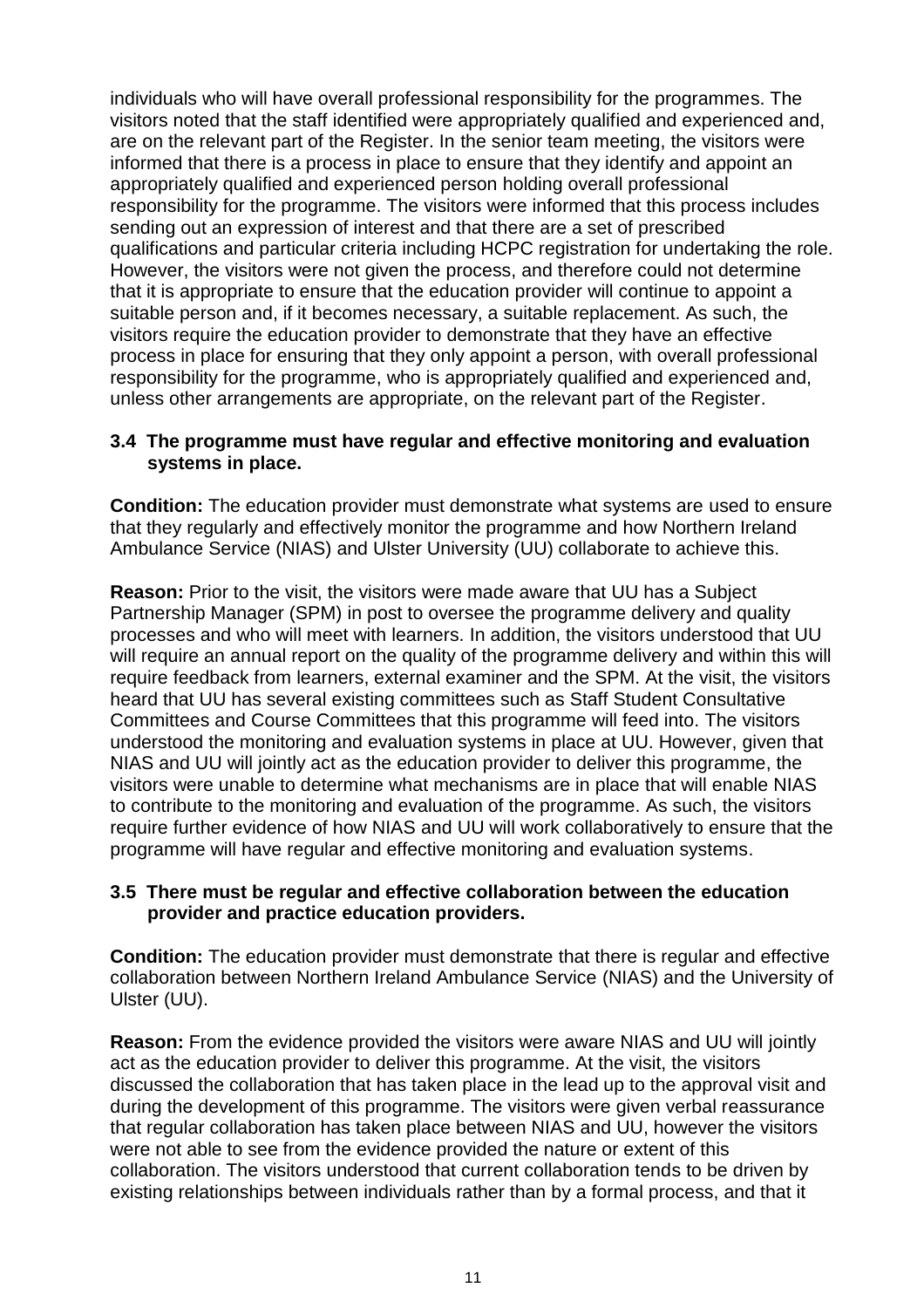tends to be reactive rather than planned at regular intervals. It was not clear to the visitors whether formal records of meetings and communications between NIAS and UU were kept. They were also unable to determine from the evidence provided and from discussions at the visit, the level of input UU has had into the development of the new programme. They therefore require further evidence that there is regular and effective collaboration between NIAS and UU, including the nature and extent of the collaboration.

#### **3.6 There must be an effective process in place to ensure the availability and capacity of practice-based learning for all learners.**

**Condition:** The education provider must demonstrate there is an effective process in place to ensure the availability and capacity of all practice-based learning for all learners.

**Reason:** On review of the documentation, the visitors could not see information on the process that is in place to ensure the availability and capacity of practice-based learning for all learners. In the SETs mapping document, the education provider supplied a narrative of the audit process. However, from the information provided the visitors were unable to see evidence of a process to ensure the availability and capacity of ambulance practice-based learning for all learners. In addition, the visitors noted that the education provider will offer 'alternative practice-based placements' in nonambulance settings. From the information provided, the visitors could not see that there is a process in place to ensure the availability and capacity of the alternative practicebased learning for all learners either. At the visit, the practice education provider, NIAS, described the process in place to ensure the availability and capacity of practice based learning. They also talked about the numbers of mentors available and how provision of practice education for all areas in the region, is organised. The practice education provider talked about the system for mapping learners at all areas in the region against practice educators through a roster system, to ensure capacity. The programme team also confirmed that they had made some verbal agreements with potential alternative practice education providers, however no formal arrangements are currently in place. As the visitors were unclear that the roster system would ensure capacity at ambulance placements, and because the education provider does not currently have formal arrangements in place with providers of 'alternative' practice-based learning, the visitors could not determine that the education provider has an effective process in place to ensure the availability and capacity of practice-based learning for all learners. Therefore, the visitors require further information in order to make a judgement as to whether this standard is met.

# **3.7 Service users and carers must be involved in the programme.**

**Condition:** The education provider must submit evidence to demonstrate how service users and carers are involved in the programme, and their strategy for ensuring the continuation of service user involvement.

**Reason:** From a review of the documentation prior to the visit, the visitors were unable to determine how service user and carers are currently involved in the programme. At the visit, the visitors heard that service users and carers have previously been involved in existing NIAS paramedic programmes. However, from the discussions with the programme team, it was clear that formal plans to involve service users in this programme are yet to be formulated. As such, the visitors saw no information to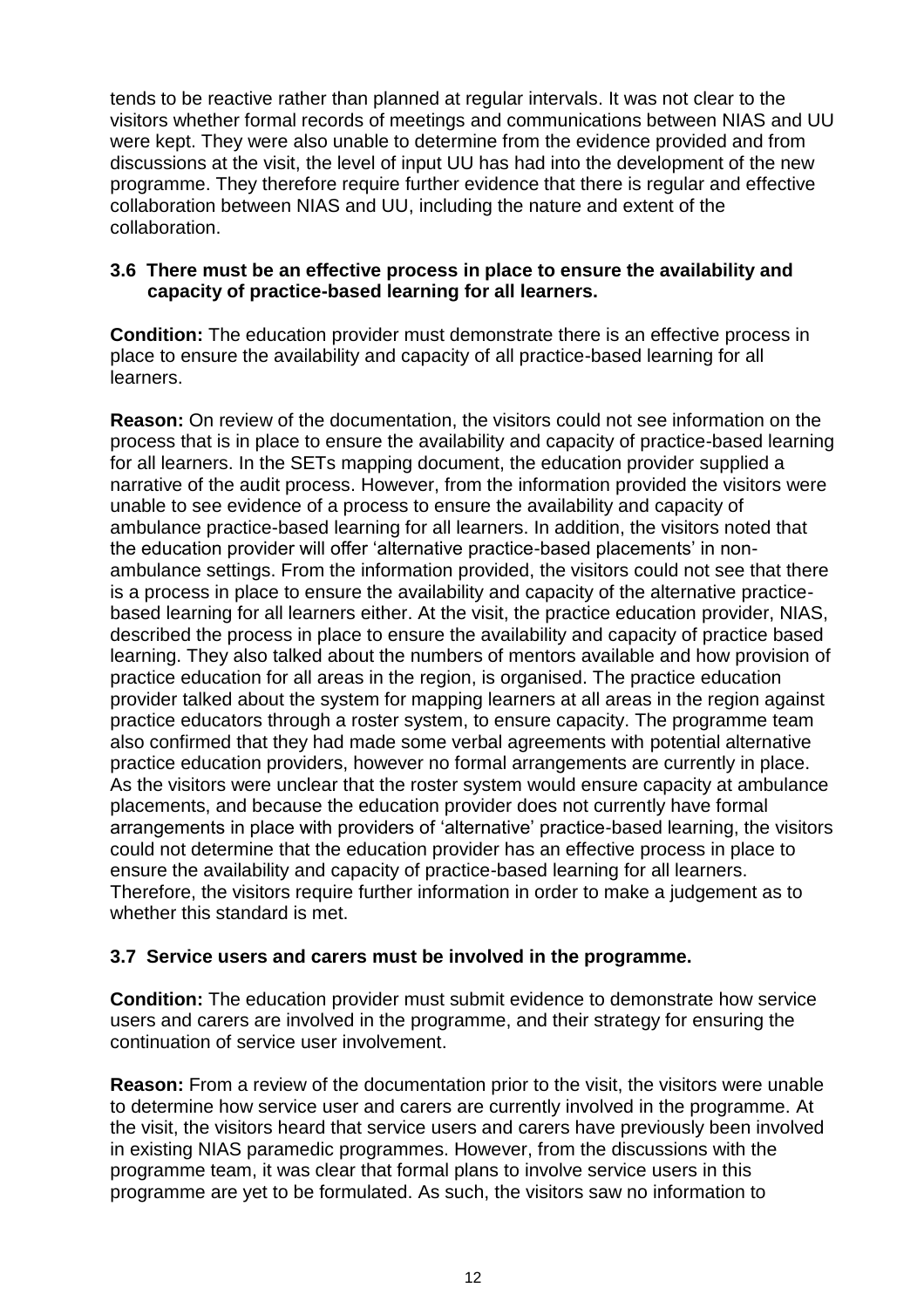demonstrate how service users and carers are involved in the programme currently, or will be involved in the programmes going forward. The visitors therefore cannot determine:

- who the service users and carers are (or will be);
- how they will be involved in the programme;
- how their involvement is appropriate; and
- the education provider's strategy for ensuring the continuation of service user and carer involvement in the programme.

The visitors therefore require the education provider to submit further evidence demonstrating that service users and carers will be involved in the programmes, and how they will ensure the continuation of ongoing service user and carer involvement in the programme.

# **3.8 Learners must be involved in the programme.**

**Condition:** The education provider must provide evidence of how learners are involved in the programme and their plans to ensure continued involvement of learners in the programme.

**Reason:** From the documentation provided prior to the visit, the visitors could not determine how learners are involved in the programme. During the visit, the visitors discussed the different approaches used by Northern Ireland Ambulance Service and the University of Ulster to involve learners in the programme such as 'course rep' and 'evaluation feedback'. However, from the evidence provided for this programme, the visitors were unclear which approach will be taken to involve learners in the programme and how it will work in practice. In particular, the visitors were unable to determine the process in place to ask for, allow and encourage learners to be involved. As such, the visitors were unable to determine how involving learners in the programme has and will contribute to the quality, effectiveness and continuous improvement of the programme. The visitors therefore require further evidence which clearly articulates the process in place for managing learners' continuous contribution and involvement in the programme.

# **3.9 There must be an adequate number of appropriately qualified and experienced staff in place to deliver an effective programme.**

**Condition:** The education provider must provide further evidence to demonstrate that they have an adequate number of appropriately qualified and experienced staff in place to deliver an effective programme.

**Reason:** From the documentation, the visitors noted that the Foundation Degree in Paramedic Practice programme will run alongside the Associate Ambulance Practitioners and Emergency Medical Technicians programmes at NIAS. At the visit, the visitors heard that some NIAS staff will work across all three programmes whilst other members will work exclusively on the Foundation Degree in Paramedic Practice programme. In addition, the visitors noted from discussions with the senior team, that plans to recruit additional staff members have been agreed. However, the additional staff are yet to be recruited and due to the lack of clarity about who would be delivering the different aspects of the programme, the visitors were unable to determine how, following the recruitment to these posts, there will be an adequate number of appropriately qualified and experienced staff in place to deliver an effective programme.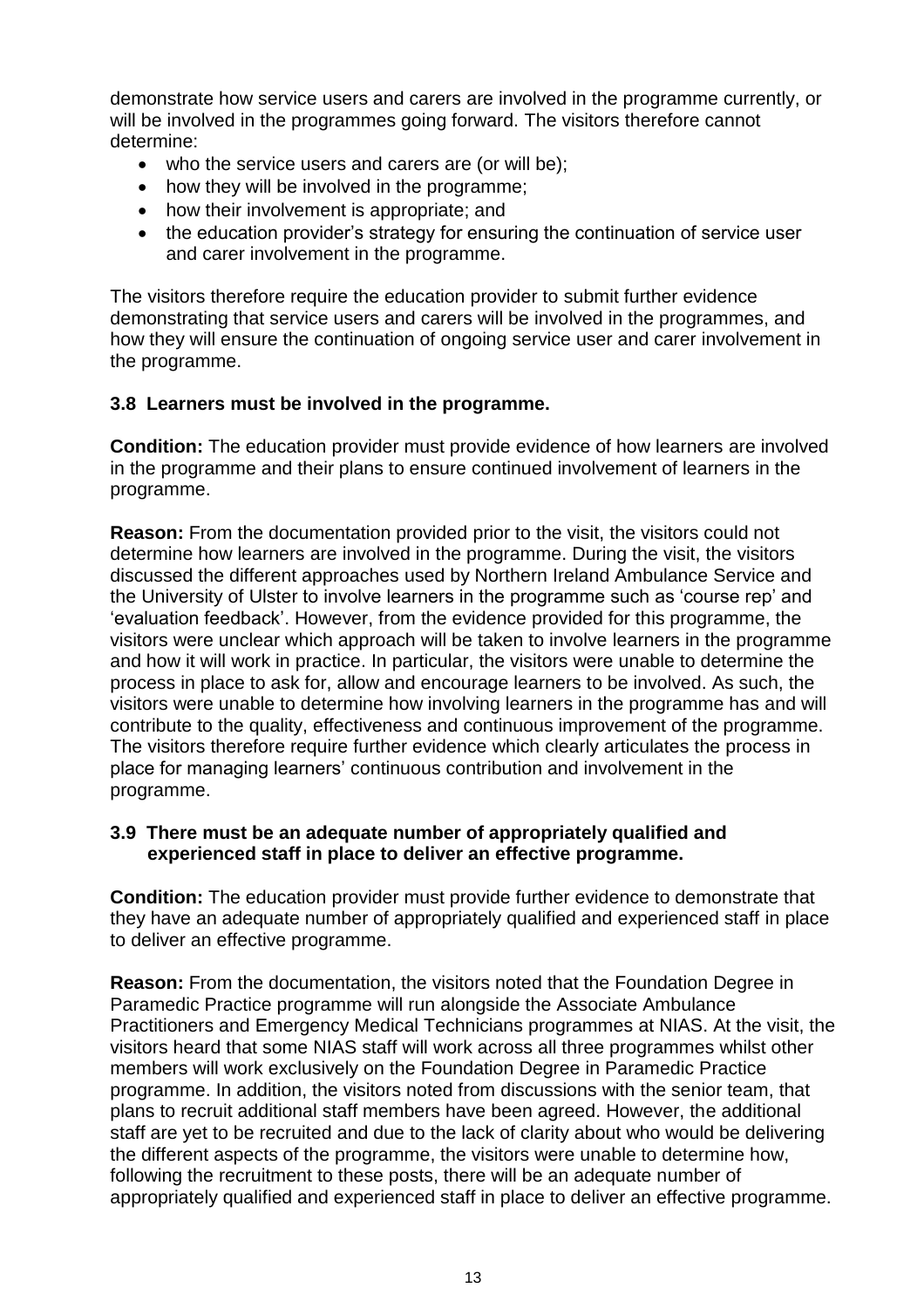The visitors therefore require further evidence to demonstrate that there is, or will be, an adequate number of appropriately qualified and experienced staff in place to deliver this programme effectively.

## **3.10 Subject areas must be delivered by educators with relevant specialist knowledge and expertise.**

**Condition:** The education provider must provide further information, which demonstrates that module leaders and external or associate tutors have the relevant specialist knowledge and expertise for their role in the programme.

**Reason:** The programme documentation submitted prior to the visit indicated module leaders have not yet been finalised. During discussion at the visit it was highlighted recruitment for staff to the programme was ongoing and the final arrangements as to the module leaders and module contributors were ongoing. In order to be assured there is enough profession specific input in to the programme and to ensure subject areas will be taught by staff with the relevant specialist expertise and knowledge, the visitors require further evidence. As such, the education provider must demonstrate who the module leaders and external/associate lecturers are and that they have the relevant specialist knowledge and expertise to deliver the programme content for which they are responsible. The visitors therefore require details of the module leaders and where contributions made from external or associate tutors will be in order to determine how this standard can be met.

# **3.11 An effective programme must be in place to ensure the continuing professional and academic development of educators, appropriate to their role in the programme.**

**Condition:** The education provider must provide evidence that there is an effective programme in place to ensure the continuing professional and academic development of educators, appropriate to their role in the programme.

**Reason:** From the documentation provided, the visitors noted in 'NIAS HSCT Education and Development 2017–18', that opportunities for continuing professional development are outlined. At the visit, the visitors heard that there will be opportunities for NIAS educators to further engage in continuing professional and academic development through the UU Collaborative Partnership Forum. Whilst, the visitors were clear of how NIAS educators will engage with continuing professional and academic development, the visitors were unclear how UU educators who contribute to the programme will take part in professional development arrangements that are in place. As such, the visitors were unable to determine how UU educators will continue to develop and maintain their professional and academic skills so they are able to contribute to the delivery of an effective programme. The visitors therefore require further evidence of how UU educators may engage with a programme of continuing professional and academic development to ensure that this standard is met.

#### **3.12 The resources to support learning in all settings must be effective and appropriate to the delivery of the programme, and must be accessible to all learners and educators.**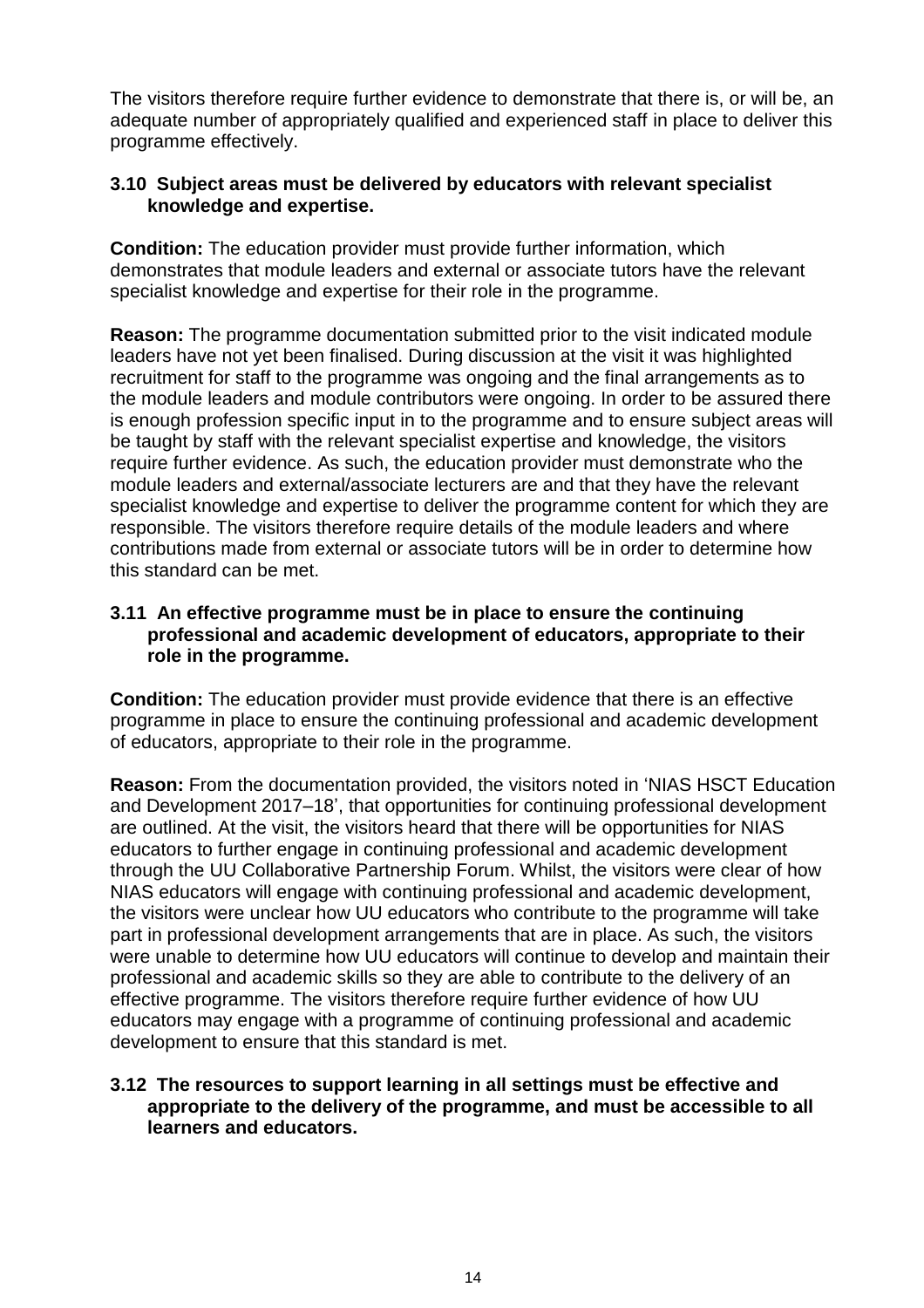**Condition:** The education provider must demonstrate what significant changes have been made, as a response to the internal validation event and how those changes ensure that resources are effective and appropriate to the delivery of the programme.

**Reason:** Through discussion at the visit, and from the conclusions of the internal validation panel it was clear that revisions will be made to programme documentation to meet conditions set by the joint panel. The visitors consider the programme documentation that learners routinely refer to, an important resource to support learning. In particular, the joint panel conditions referred to amendments to module assessments, possibly the programme specification document, and the learner handbook. To ensure the programme meets this standard the visitors need to review changes made due to the education provider's response to the internal validation event. As such, the education provider must provide evidence which demonstrates that the amended learner resources to support learning are effective and appropriate to the delivery of the programme. The education provider may wish to provide the programme documentation that has been revised, or provide an overview of their response to the internal validation event.

#### **3.12 The resources to support learning in all settings must be effective and appropriate to the delivery of the programme, and must be accessible to all learners and educators.**

**Condition:** The education provider must provide further evidence of how the resources to support learner learning in all setting will be appropriate to the delivery of the programme and be accessible to all learners.

**Reason:** The documentation submitted prior to the visit stated the size and number of cohorts on this programme. This programme will enrol 72 learners with one intake per year. Furthermore, this programme will predominantly be delivered at Northern Ireland Ambulance Service (NIAS) headquarters with learners spending 8 days at the University of Ulster campus. The visitors were given a tour of the physical learning resources at NIAS headquarters and were provided with images of what the new classrooms will look like once finished. Whilst the visitors were happy with the size of the classrooms available to learners across the two campuses, the visitors were not able to determine if there is appropriate availability of skills labs and equipment at both campuses. Furthermore, the visitors were unclear how the education provider ensures appropriate tutor supervision for learners to learn practical skills. Therefore, the visitors need to see further evidence to show how the education provider ensures all learners will be able to use skills labs and equipment, with appropriate tutor supervision. In this way, the visitors will be assured that resources to support learners learning in all setting will be appropriate to the delivery of the programme and accessible to all learners.

# **3.14 The programme must implement and monitor equality and diversity policies in relation to learners.**

**Condition:** The education provider must provide evidence of how they implement and monitor equality and diversity policies in relation to learners.

**Reason:** Prior to the visit, the visitors were unable to determine how equality and diversity policies in relation to learners are implemented and monitored. At the visit, the visitors heard that both NIAS and UU have equality and diversity policies. However, the visitors were unable to determine which equality and diversity policy this programme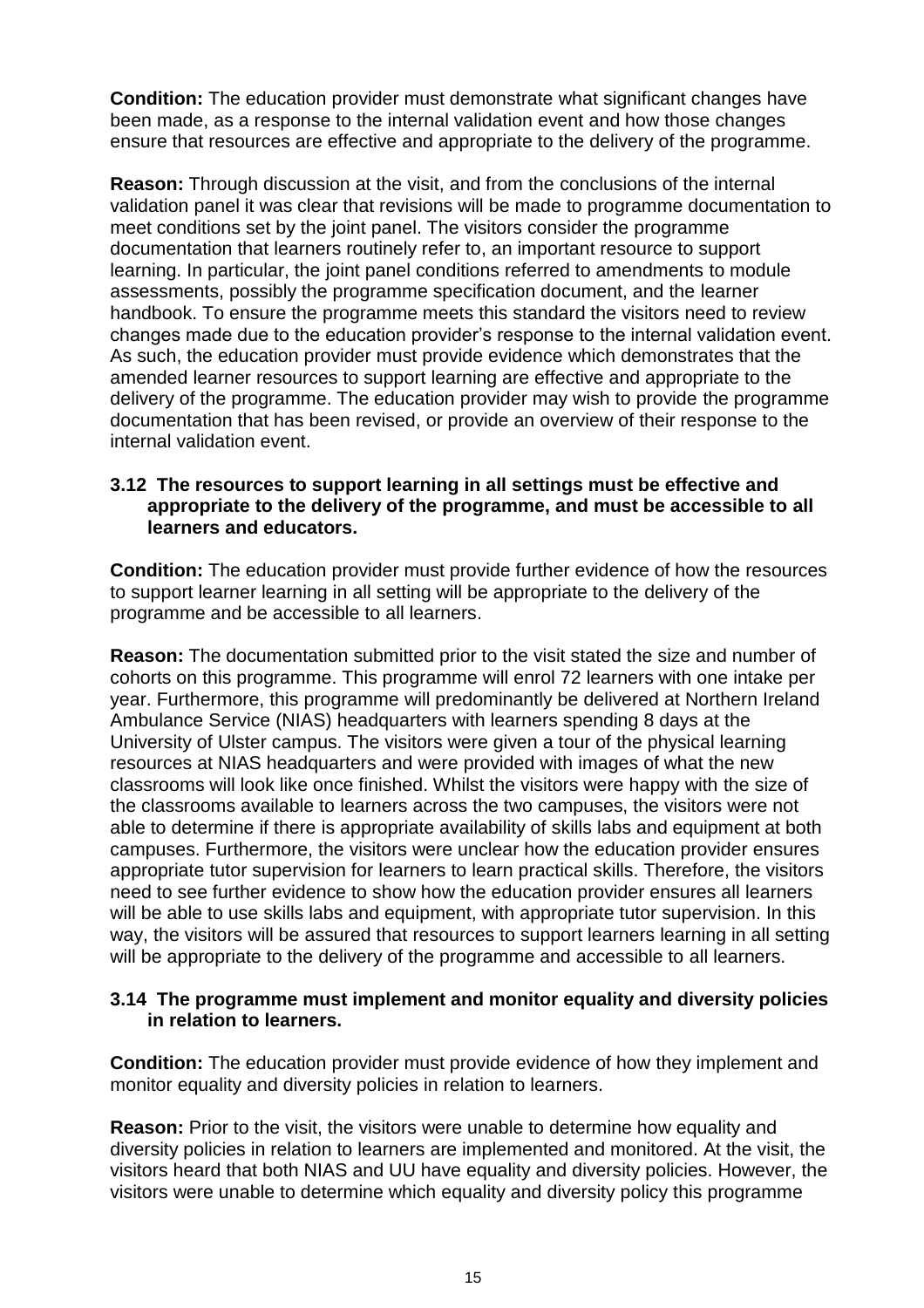would adhere to and how this will be communicated to learners on the programme. In addition, the visitors were unable to determine how these policies are appropriate and ensure that the programme provides an impartial, fair and supportive environment to allow people to learn. As such, the visitors were unable to determine a clear, definitive, formal process in place to monitor how equality and diversity policies are put into practice and applied throughout the programme. Therefore, the visitors require further evidence of how equality and diversity policies in relation to learners are implemented and monitored.

#### **3.15 There must be a thorough and effective process in place for receiving and responding to learner complaints.**

**Condition:** The education provider must ensure that there is a thorough and effective process in place for receiving and responding to learner complaints.

**Reason:** Prior to the visit, the visitors were unable to determine whether there was an effective process in place for receiving and responding to learner complaints. At the visit, the visitors heard that NIAS and UU have complaints processes in place for learners. However, the visitors were unable to determine which complaints process this programme would adhere to and how this will be communicated to learners on the programme. In addition, the visitors were unable to determine how these policies are appropriate as well as how the education provider deals with and processes complaints from learners and how complaints contribute to the overall way in which the programme is governed. As such, the visitors require further evidence that there is a thorough and effective process in place for receiving and responding to learner complaints.

#### **3.16 There must be thorough and effective processes in place for ensuring the ongoing suitability of learners' conduct, character and health.**

**Condition:** There must be clear, formal processed and procedures for dealing with the ongoing suitability of learners' conduct, character and health.

**Reason:** Prior to the visit, the visitors were made aware that there are processes in place which deal with ongoing suitability of learners' conduct, character and health, for example, NIAS 'fitness to practice policy'. In discussions with the programme team, the visitors were unsure how this policy links with the established fitness to practice procedures at UU. In addition to this, at the visit, the visitors could not determine which policy will be applied and who will make a decision about a learner staying on the programme if concern is raised about their suitability. Due to the inconsistency in the information provided, the visitors could not determine what criteria are used to determine when an issue around learners' profession related conduct is referred to the fitness to practice procedure, whether NIAS or UU policies and procedures would be followed and how this is communicated to learners, staff and practice educators to ensure consistency. Therefore, the visitors require clear evidence of the formal processes in place to deal with issues around suitability of learners' conduct, character and health. The visitors also require clarity regarding which of NIAS and UU fitness to practice procedures will be adhered to, if both they require further information about how this will work in practice. This evidence should also highlight explicit information for learners and practice educators around this process so that visitors can determine whether this standard is met.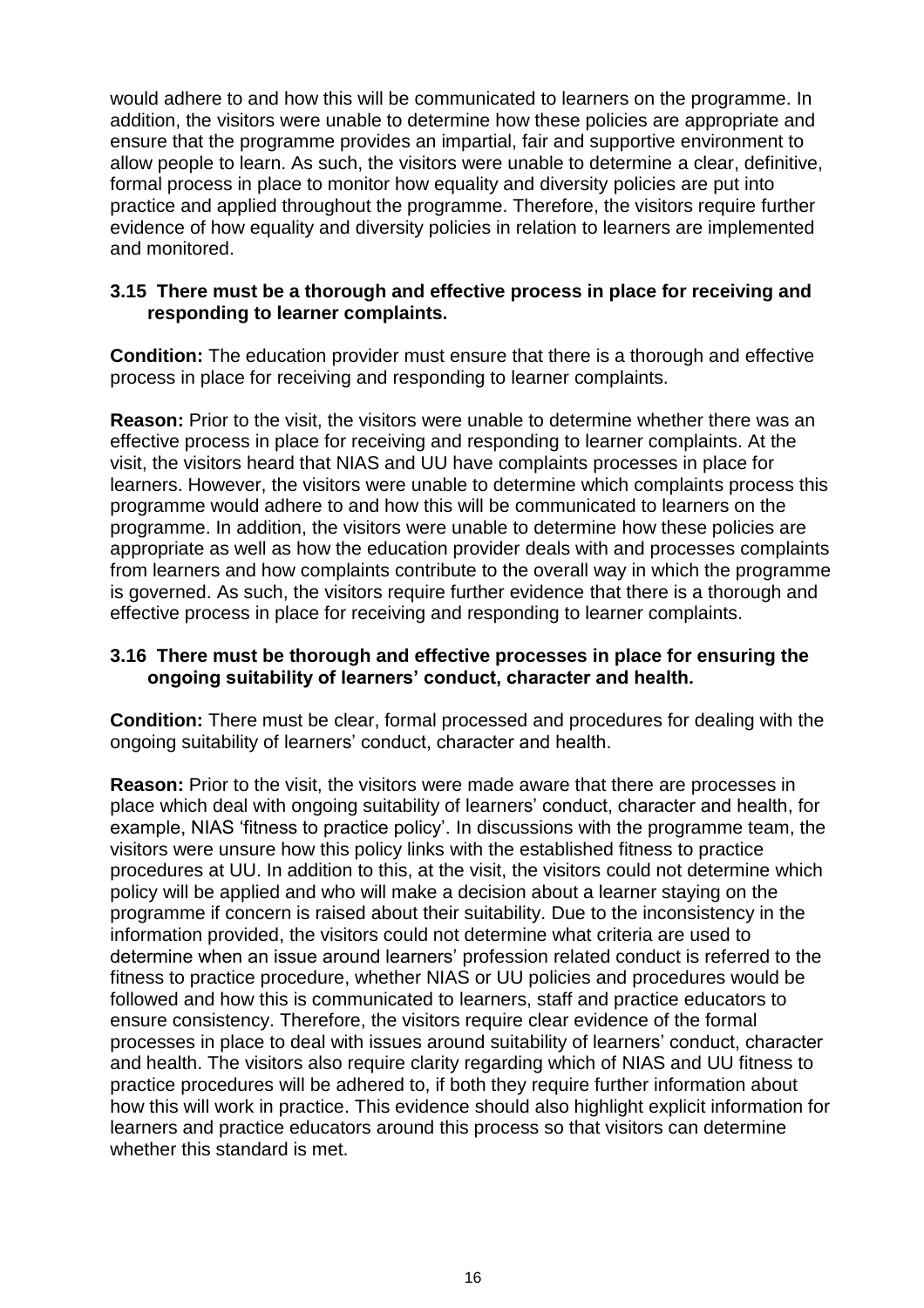## **3.17 There must be an effective process in place to support and enable learners to raise concerns about the safety and wellbeing of service users.**

**Condition:** The education provider must demonstrate what effective and formal process is in place to support and enable learners to raise concerns about safety and wellbeing of service users.

**Reason:** From the documentation provided prior to the visit, the visitors were unable to determine the formal process in place to support and enable learners to raise concerns about safety and wellbeing of service users. At the visit, the visitors heard that both NIAS and UU have safeguarding and whistle blowing policies. However, the visitors were unable to determine which policies learners would be expected to adhere to and how this will be communicated to them. In addition, the visitors were unsure how these policies are appropriate and ensure that learners are able to recognise situations where service users may be at risk, support them in raising any concerns and ensure action is taken in response to those concerns, as they did not have sight of these policies. As such, the visitors were unable to determine whether there is a clear, definitive, formal process which supports and enables learners to raise such concerns. Therefore, the visitors require further evidence that there is an effective process in place to support and enable learners to raise concerns about safety and wellbeing of service users.

## **3.18 The education provider must ensure learners, educators and others are aware that only successful completion of an approved programme leads to eligibility for admission to the Register.**

**Condition:** The education provider must revise programme documentation to clearly state, that if an aegrotat award is awarded it does not lead to eligibility for admission to the HCPC Register.

**Reason:** From a review of the documentation, the visitors noted the following statement on page 63 of the paramedic practice document, "deem the candidate to have passed and recommend an Aegrotat Foundation degree". It was clear that for this programme the board of examiners may award learners an aegrotat award if the learner is prevented from completing the programme due to illness or other sufficient cause. From the documentation, it was not clear how learners, educators and the public are made aware that aegrotat awards do not lead to eligibility for admission to the HCPC Register. As such, the education provider should revisit programme documentation to clearly state that if an aegrotat award is awarded it does not lead to eligibility for admission to the HCPC Register.

#### **4.2 The learning outcomes must ensure that learners understand and are able to meet the expectations of professional behaviour, including the standards of conduct, performance and ethics.**

**Condition:** The education provider must demontrate how the learning outcomes ensure that learners understand and are able to meet the expectations of professional behaviour, including the standards of conduct, performance and ethics.

**Reason:** The documentation provided prior to the visit included a description of the modules, together with a mapping document, which provided some information about how learners who successfully complete the programme will meet the SOPs. However, from the documentation, the visitors were unable to determine how the learning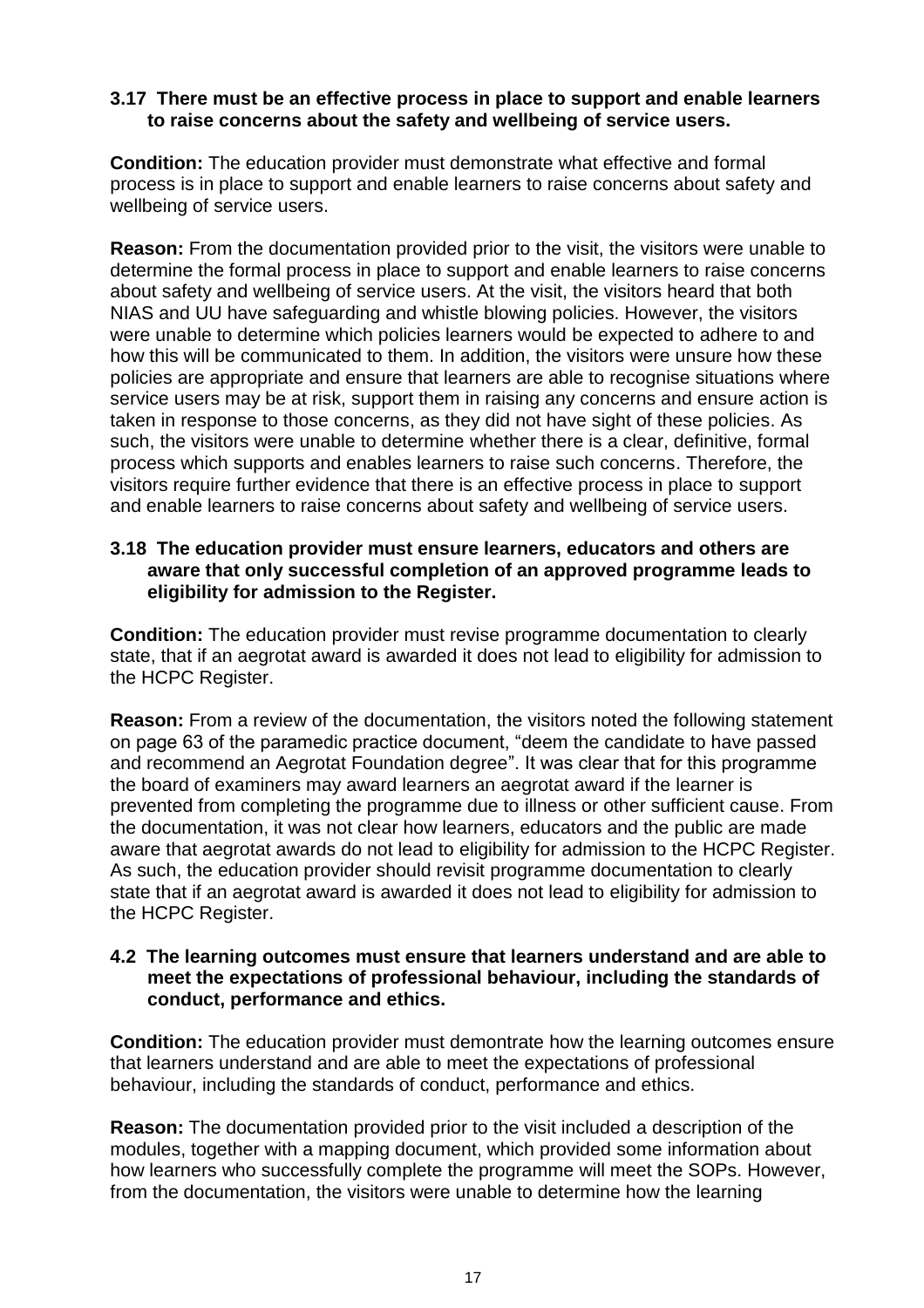outcomes ensure that throughout the programme; learners are able to learn about professional conduct and demonstrate an understanding of which types of behaviour are appropriate for a professional and which are not. In discussions with the learners at the visit, the visitors were unable to determine how learners are made aware of their obligations to meet the standards of conduct, performance and ethics when they qualify and apply for registration, as well as throughout their future professional practice. The visitors therefore require the education provider to submit further evidence of how the programme learning outcomes ensure that learners understand and are able to meet the expectations of professional behaviour, including the standards of conduct, performance and ethics

## **4.4 The curriculum must remain relevant to current practice.**

**Condition:** The education provider must provide further evidence of the process in place for ensuring that the curriculum remains relevant to current practice.

**Reason:** From a review of the documentation, in particular the SETs mapping document, the visitors noted the following statement on SET 4.4, "the curriculum is relevant to current practice in that it complies with, JRCALC, ERC and NICE guidelines". Whilst the visitors agreed that the curriculum is current as it stands, they could not see evidence of the process in place for ensuring that the programme takes account of and reflects current practice, so that it remains relevant and effective in preparing learners for practice. In discussion with the programme team, the visitors heard that the education provider has a number of mechanisms in place such as feedback from practice educators, the course committee and internal feedback that all contribute to how the education provider ensures that the curriculum remains current. However, the visitors were not presented with the evidence to support this and therefore were unable to determine how the programme team will ensure that the curriculum will remain relevant to current practice. As such, the visitors require further evidence of the mechanisms that the programme team have in place to keep the curriculum up-to date with the current practice for the profession.

#### **4.9 The programme must ensure that learners are able to learn with, and from, professionals and learners in other relevant professions.**

**Condition:** The education provider must articulate how they will ensure that learners will be able to learn with, and from professionals in other relevant professions and where this will take place within the programme structure.

**Reason:** For this standard, the visitors were only provided with the following statement in the SETs mapping document, "opportunities for shared interprofessional learning will be undertaken in planned practice based learning and major incidents simulations. The people involved in teaching…will be a combination of paramedics, nurses, midwives and doctors, thus providing further opportunities for interdisciplinary discussions". From the information provided the visitors could not determine what the 'major incidents simulation' consisted off or how the education provider will ensure that each learner will be able to learn with and from other professionals. As such, the visitors were unclear how learners are prepared to work with other professionals across professions. From the discussions at the visit, the visitors were unclear on the rationale behind the design and delivery of interprofessional education or how the education provider intends to ensure that it is as relevant as possible for learners on this programme. As such, the visitors were unable to determine the following: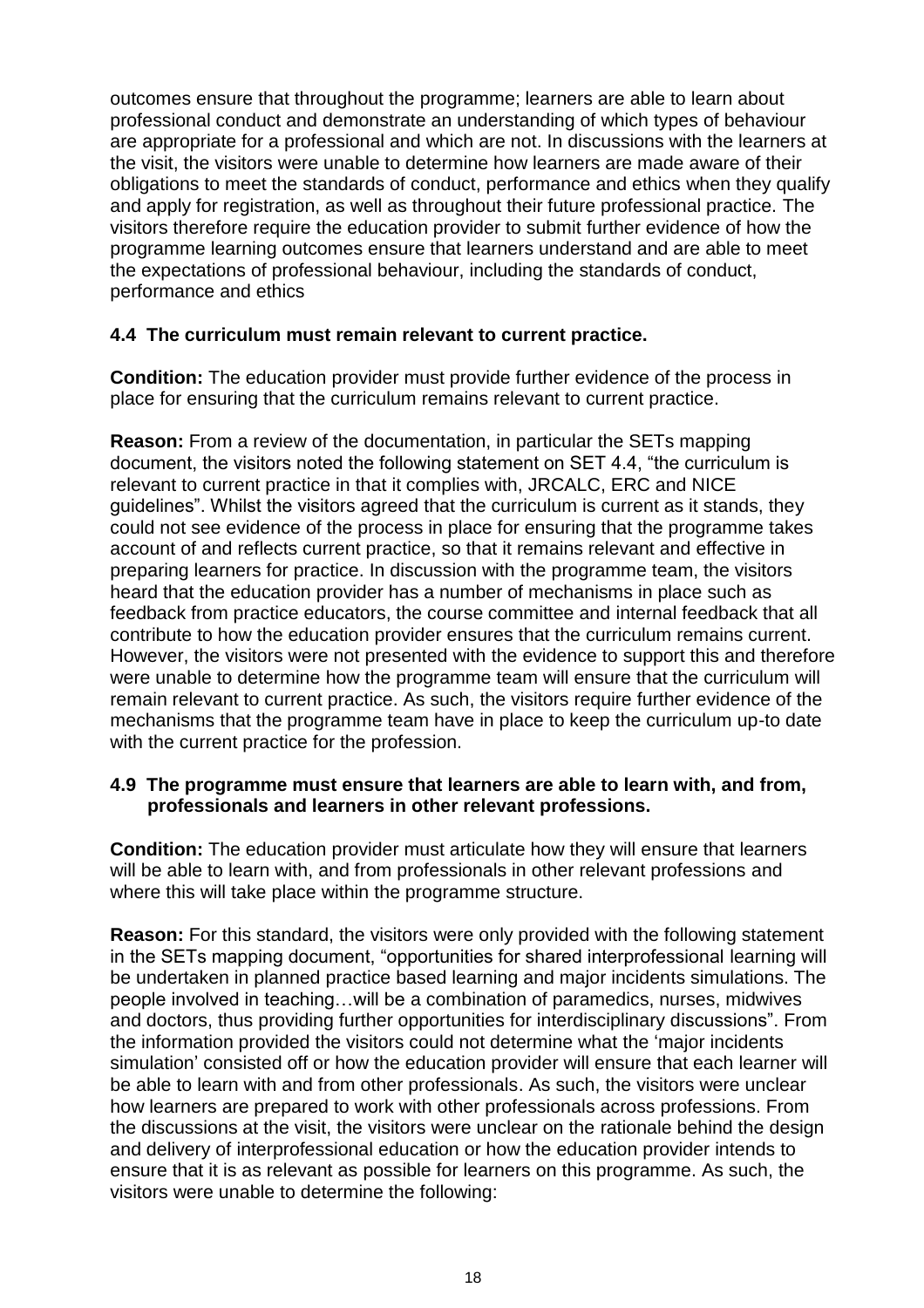- what interprofessional education will take place on the programme;
- why the professions and learners selected are relevant for this programme and;
- how learners will be able to learn with, and from, professionals and learners in other relevant professions

The education provider must therefore articulate what interprofessional learning will take place on the programme, and how they will ensure that learners will learn with, and from professionals in other relevant professions.

# **4.10 The programme must include effective processes for obtaining appropriate consent from service users and learners.**

**Condition:** The education provider must provide evidence of the formal and effective process in place for obtaining appropriate consent from service users.

**Reason:** From a review of the documentation submitted prior to the visit, the visitors did not see evidence of any formal protocols to obtain appropriate consent from service users in activities with learners such as role play and practising clinical techniques. At the visit, the visitors were unclear how the education provider ensures that the learning and teaching methods respect the rights of service users and appropriate consent is sought from service users. To ensure this standard is met, the visitors require evidence of the formal protocols in place for obtaining consent from service users. They also require evidence that demonstrates how service users are informed about the requirement for them to participate in activities such as role-play and practising clinical techniques, and how records are maintained to indicate consent has been obtained. The education provider must therefore provide evidence of the formal process in place for obtaining appropriate consent from service users.

# **4.11 The education provider must identify and communicate to learners the parts of the programme where attendance is mandatory, and must have associated monitoring processes in place.**

**Condition:** The education provider must ensure that their attendance policy is clear and consistent in programme documentation, and ensure that learners are aware of which parts of the programme are mandatory.

**Reason:** From reviewing programme documentation relating to attendance, and discussions with the programme team and learners, the visitors were not clear about the programme policy on attendance. Some documents gave the minimum attendance figure as 80 per cent and others said that 100 per cent attendance was "normally expected". In discussion with the learners, it was stated that the policy was that 100 per cent attendance was expected, but that 80 per cent was the threshold below which "sanctions" would be taken. However, the visitors could not see how this was clearly communicated to learners. They were also unable to determine how the 80 per cent attendance expectation would be spread across theory and practical parts of the programme, and could not see where the education provider has specified which parts of the programme were mandatory. The visitors therefore require the education provider to clarify their attendance policy, to demonstrate how they will identify to learners which programme components are mandatory.

#### **5.3 The education provider must maintain a thorough and effective system for approving and ensuring the quality of practice-based learning.**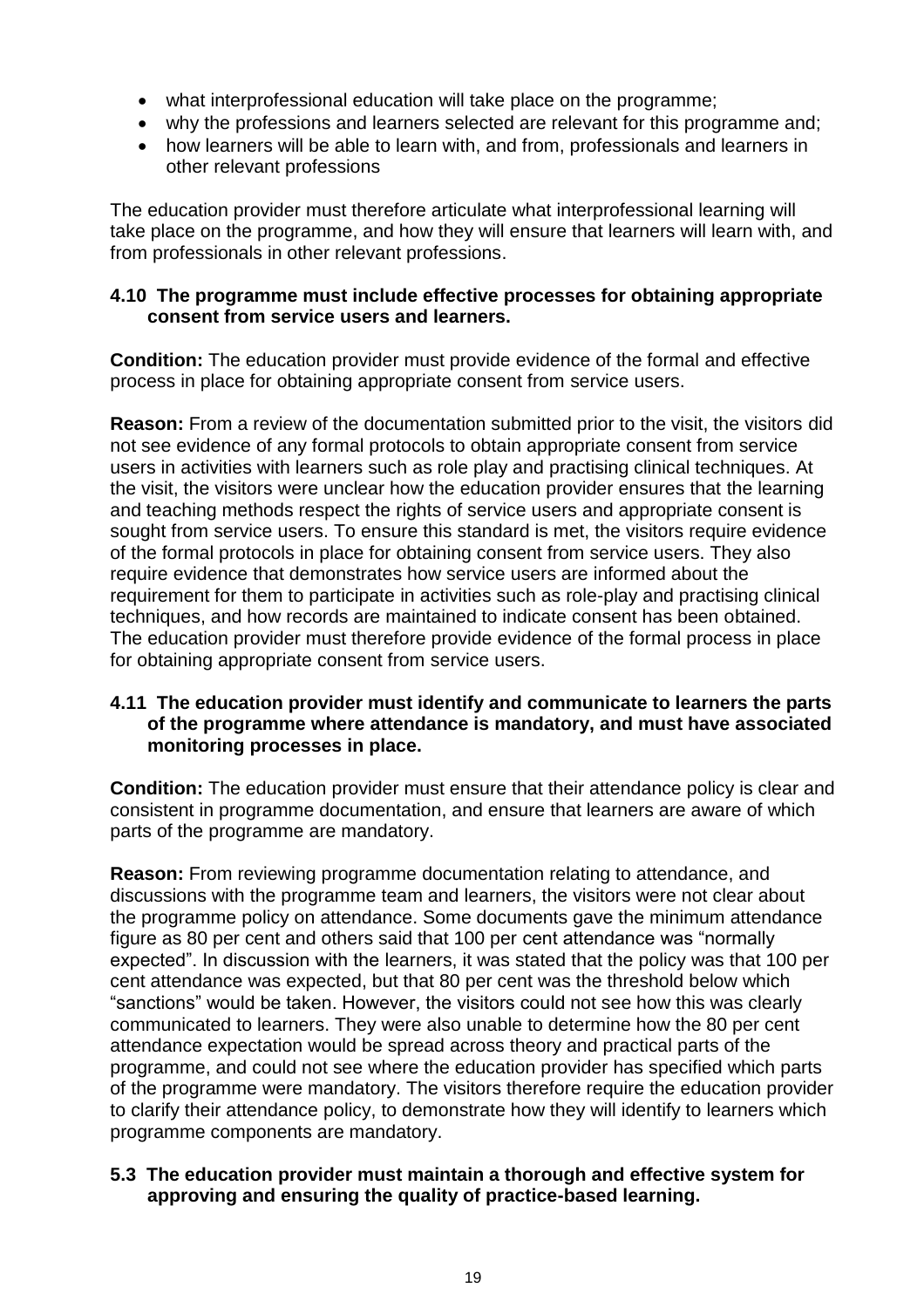**Condition:** The education provider must submit evidence to demonstrate how they maintain a thorough and effective system of approving and ensuring the quality of practice-based learning.

**Reason:** The visitors noted a number of different documents submitted by the education provider to demonstrate how the programme meets this standard. However, in considering the programme documentation and discussions held at the visit, the visitors could not find sufficient evidence of any overarching policies, systems and procedures in place regarding the approval and monitoring of practice-based learning. When this was discussed with the programme team, the visitors remained unclear as to how the education provider would maintain overall responsibility for the approval and monitoring of practice-based learning. The visitors could not determine the criteria used by the programme team to assess a practice-based learning setting and what the overall process would be to approve it, as well as what activities such as the participant questionnaires would feed into any quality monitoring of practice-based learning setting. The visitors therefore require further evidence of the overarching policies, systems and procedures in place regarding the approval and monitoring of practice-based learning, and how they are put into practice, to ensure this standard is met. In particular, the visitors require further evidence of the criteria used to approve ambulance stations and, the overall process for the approval and ongoing monitoring of practice-based learning settings, and how information gathered from practice education providers at approval, or during a practice experience is considered and acted upon.

## **5.3 The education provider must maintain a thorough and effective system for approving and ensuring the quality of practice-based learning.**

**Condition:** The education provider must provide evidence to demonstrate how they maintain a thorough and effective system of approving and ensuring the quality of practice-based learning in alternative (non-ambulance) settings.

**Reason:** From the documentation provided the visitors understood that the majority of practice-based learning would take place in an ambulance service setting. This was confirmed in meetings with the programme team and practice educators. These discussions also clarified that learners would have the opportunity to experience practice-based learning in alternative (non-ambulance) settings, such as the accident and emergency department of a hospital. The visitors were provided with the following statement, "All practice Based Learning areas will be audited to ensure their suitability to provide safe and supportive learning for students". The visitors did not see evidence to show how practice-based learning areas will be audited or the criteria used by the programme team to assess a practice based learning in alternative settings and what the overall process would be to approve it. The programme team informed visitors that a similar processes will be in place for alternative (non-ambulance) settings as the ones in place for placements at NIAS, but the visitors did not see these processes reflected in the documentation, and were therefore unable to judge whether they were appropriate. The visitors noted that there may be differences in policies for ambulance service and non-ambulance service placements, due to the nature of the placement experience. Therefore, the visitors require evidence to show how the education provider maintains a thorough and effective system for approving and monitoring placements at alternative (non-ambulance) settings.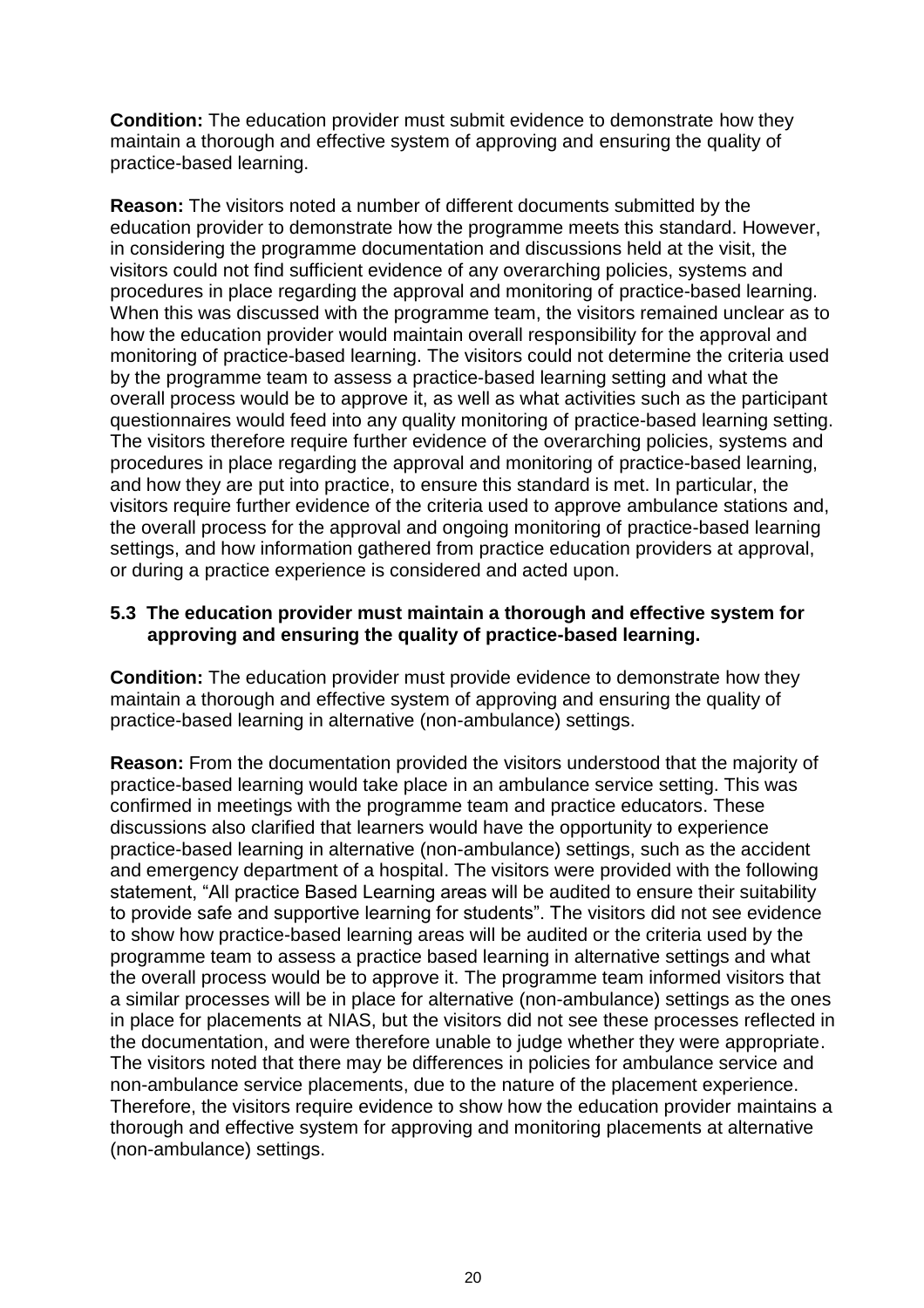## **5.4 Practice-based learning must take place in an environment that is safe and supportive for learners and service users.**

**Condition:** The education provider must demonstrate how they ensure that all practice based learning environment is safe and supportive for learners and service users.

**Reason:** The visitors noted a number of different documents submitted by the education provider to demonstrate how the programme meets this standard. However, in considering the programme documentation and discussions held at the visit, the visitors were unable to determine the approval criteria that the education provider would use to ensure that practice-based learning settings are safe and supportive for learners and service users. The visitors were therefore could not determine what the education provider's system for approving and monitoring placements are and how, through using this system, they will ensure that all practice- based learning settings provide a safe and supportive environment for learners and service users. To ensure this standard is met, the visitors require further evidence to show what steps the education provider takes to ensure that practice-based learning settings provide a safe and supportive environment for learners and service users.

## **5.4 Practice-based learning must take place in an environment that is safe and supportive for learners and service users.**

**Condition:** The education provider must provide evidence to demonstrate how they ensure a safe and supportive environment at alternative (non-ambulance) for learners and service users at practice-based settings.

**Reason:** From the documentation provided the visitors understood that the majority of practice-based learning would take place in an ambulance service setting. This was confirmed in meetings with the programme team and practice educators. These discussions also clarified that learners would have the opportunity to experience practice-based learning in alternative (non-ambulance) settings, such as the accident and emergency department of a hospital. The visitors were provided with the following statement, "All practice based learning areas will be audited to ensure their suitability to provide safe and supportive learning for students". The visitors did not see evidence to show how practice-based learning areas will be audited or what the education provider's system for approving and monitoring practice based learning settings are and how, through using this system, they will ensure that all practice based learning in alternative (non-ambulance) settings provide a safe and supportive environment for learners and service users. The programme team informed visitors that a similar processes will be in place for alternative (non-ambulance) settings as the ones in place for placements at NIAS, but the visitors did not see these processes reflected in the documentation, and were therefore unable to judge whether they were appropriate. The visitors noted that there may be differences in policies for ambulance service and nonambulance service practice-based learning settings, due to the nature of the practicebased learning experience. Therefore, the visitors require evidence to show how the education provider ensures a safe and supportive environment at alternative (nonambulance) settings.

#### **5.5 There must be an adequate number of appropriately qualified and experienced staff involved in practice-based learning.**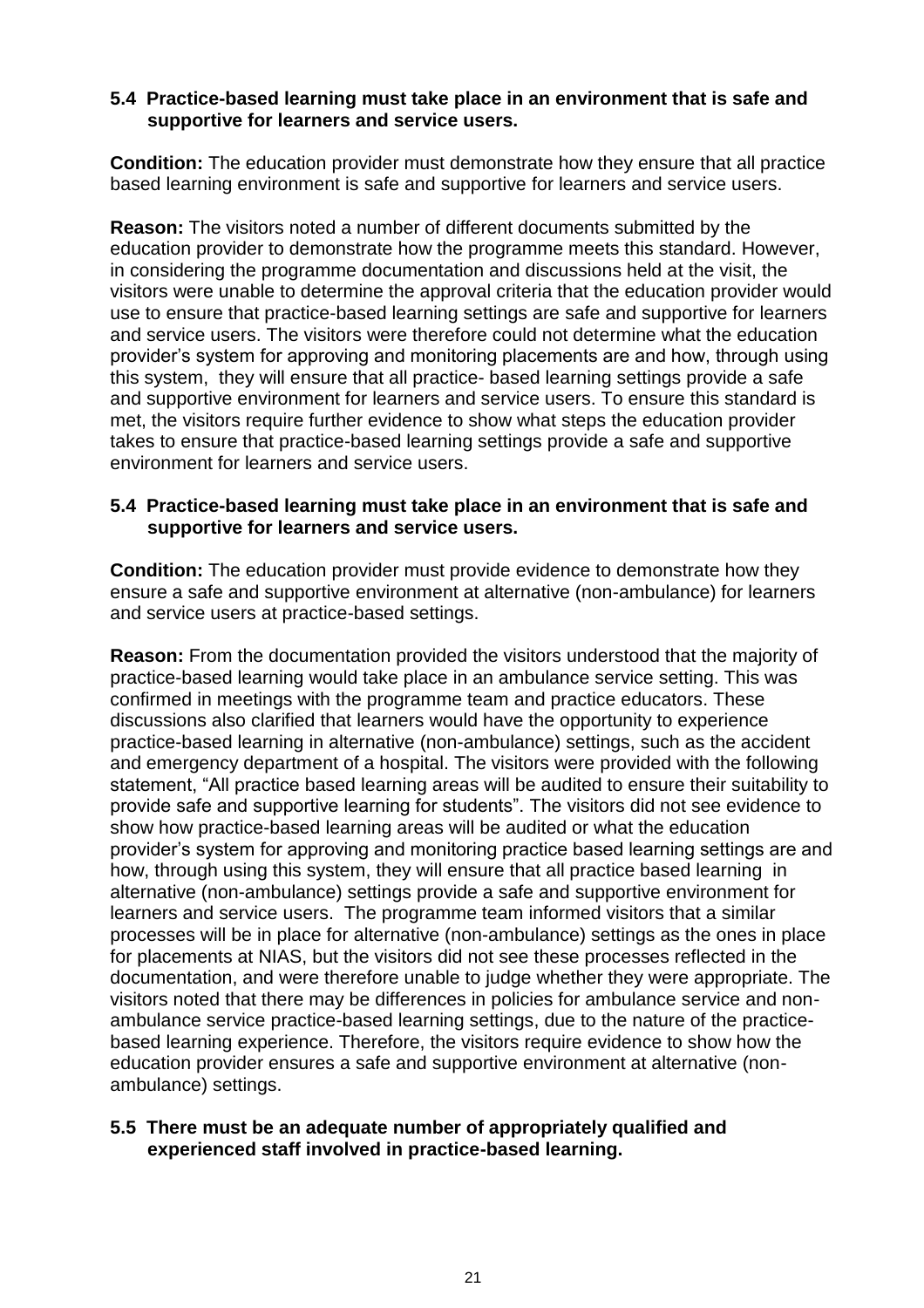**Condition:** The education provider must demonstrate there is an adequate number of appropriately qualified and experienced staff involved in alternative practice-based learning.

**Reason:** From the initial documentation provided and the information provided, the visitors could not determine how the education provider ensures that practice-based learning settings have an adequate number of appropriately qualified and experienced staff. The visitors were provided with the following statement, "the audit of the practicebased learning areas will be undertaken and as part of this process the number and qualification of staff will be gathered". From the information provided, the visitors were not clear what number of practice educators would be available for the number of learners on the programme, or how the education provider ensures the practice educators are appropriately qualified and experienced. At the visit, the visitors heard from the practice education provider about the number of practice educators there are for learners in the region, and how the education provider intends to ensure that the practice-based learning staff are appropriately qualified and experienced. The visitor require the formal process in place ensuring that there is an adequate number of appropriately qualified and experienced staff involved in alternative practice-based learning.

## **5.5 There must be an adequate number of appropriately qualified and experienced staff involved in practice-based learning.**

**Condition:** The education provider must provide evidence to demonstrate how they ensure practice-based learning in alternative (non-ambulance) settings have an adequate number of appropriately qualified and experienced staff.

**Reason:** From the documentation provided the visitors understood that the majority of practice-based learning would take place in an ambulance service setting. This was confirmed in meetings with the programme team and practice educators. These discussions also clarified that learners would have the opportunity to experience practice-based learning in alternative (non-ambulance) settings, such as the accident and emergency department of a hospital. The visitors were provided with the following statement, "the audit of the practice based learning areas will be undertaken and as part of this process the number and qualification of staff will be gathered". However, the visitors were not provided with an audit process, which demonstrated how the education provider ensures that there is an adequate number of appropriately qualified and experienced staff in place in at alternative (non-ambulance) practice-based learning settings. The programme team informed visitors that a similar processes will be in place for alternative (non-ambulance) settings as the ones in place for placements at NIAS, but the visitors did not see these processes reflected in the documentation, and were therefore unable to judge whether they were appropriate. The visitors noted that there may be differences in policies for ambulance service and non-ambulance service practice-based learning settings. Due to the nature of the alternative placement, the visitors require further evidence to demonstrate how they ensure practice-based learning in alternative (non-ambulance) settings have an adequate number of appropriately qualified and experienced staff.

#### **5.6 Practice educators must have relevant knowledge, skills and experience to support safe and effective learning and, unless other arrangements are appropriate, must be on the relevant part of the Register.**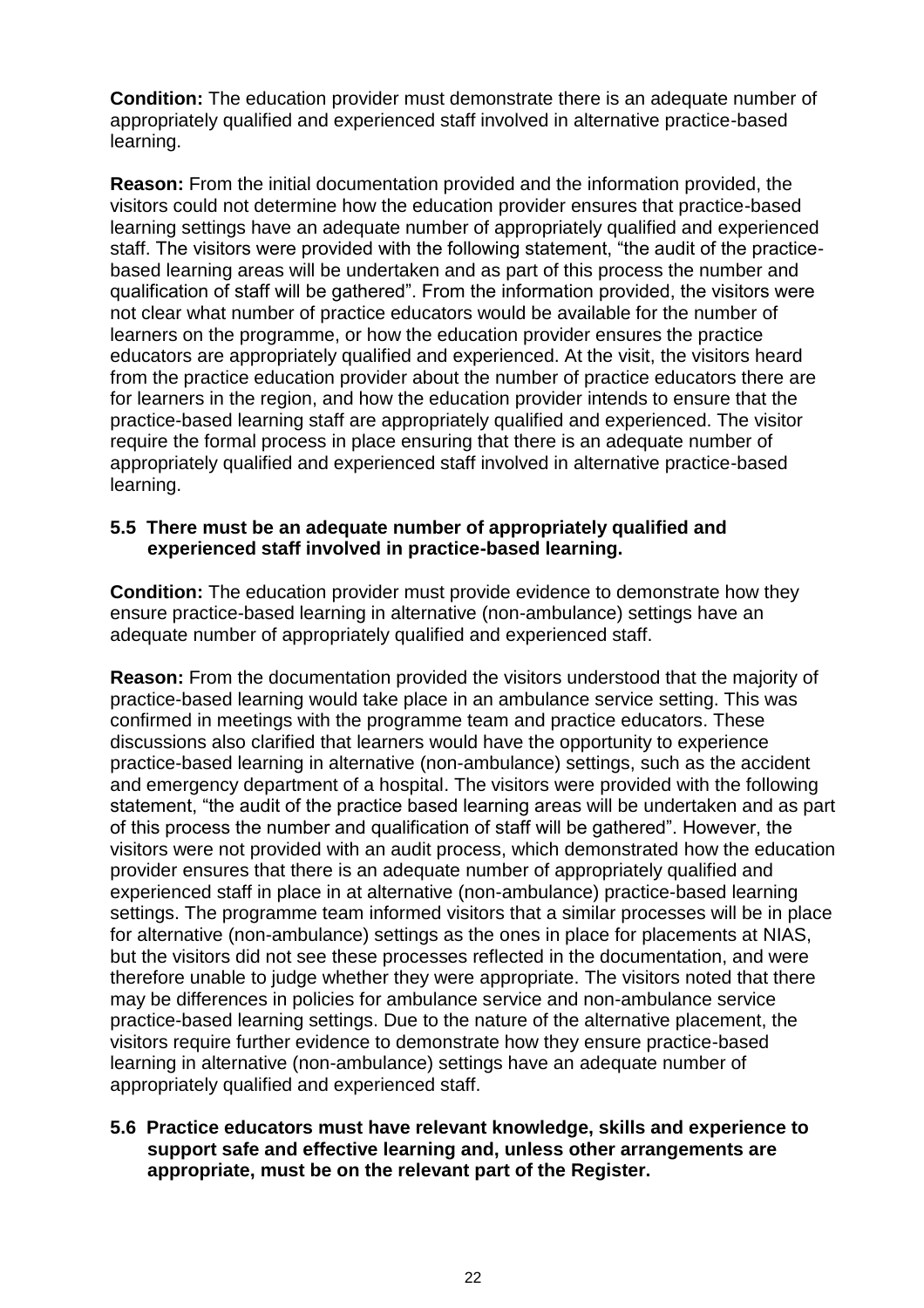**Condition:** The education provider must demonstrate that practice educators at alternative (non-ambulance) practice-based learning setting have the relevant knowledge, skills and experience to support learners on this programme.

**Reason:** From the documentation provided the visitors understood that the majority of practice-based learning would take place in an ambulance service setting. This was confirmed in meetings with the programme team and practice educators. These discussions also clarified that learners would have the opportunity to experience practice-based learning in alternative (non-ambulance) settings, such as the accident and emergency department of a hospital. However, the visits were not provided with an audit process which demonstrates how the education provider ensures that practice educators have the relevant knowledge, skills and experience to support learners on this programme. The programme team informed visitors that a similar processes will be in place for alternative (non-ambulance) settings as the ones in place for placements at NIAS, but the visitors did not see these processes reflected in the documentation, and were therefore unable to judge whether they were appropriate. The visitors noted that there may be differences in policies for ambulance service and non-ambulance service placements, due to the nature of the practice-based learning experience, and due to the background of the staff at these settings. Therefore, the visitors require evidence to show how the education provider ensures practice placement educators at alternative (non-ambulance) settings have the relevant knowledge, skills and experience to support learners.

## **5.7 Practice educators must undertake regular training which is appropriate to their role, learners' needs and the delivery of the learning outcomes of the programme.**

**Condition:** The education provider must provide further evidence demonstrating how they ensure practice educators undertake regular training appropriate to the programme.

**Reason:** From the documentation provided the visitors understood that the majority of practice-based learning would take place in an ambulance service setting. This was confirmed in meetings with the programme team and practice educators. These discussions also clarified that learners would have the opportunity to experience practice-based learning in alternative (non-ambulance) settings, such as the accident and emergency department of a hospital. However, the visits were not provided with an audit process which demonstrates that practice educators will undertake appropriate practice educator training in alternative (non-ambulance) settings. The programme team informed visitors that a similar processes will be in place for alternative (nonambulance) settings as the ones in place for placements at NIAS, but the visitors did not see these processes reflected in the documentation, and were therefore unable to judge whether they were appropriate. The visitors noted that there may be differences in policies for ambulance service and non-ambulance service placements, due to the nature of the practice-based learning experience, and due to the background of the staff at these settings. Therefore, the visitors require evidence to show how the education provider ensures practice placement educators at alternative (non-ambulance) settings undertake appropriate practice placement educator training.

#### **6.2 Assessment throughout the programme must ensure that learners demonstrate they are able to meet the expectations of professional behaviour, including the standards of conduct, performance and ethics.**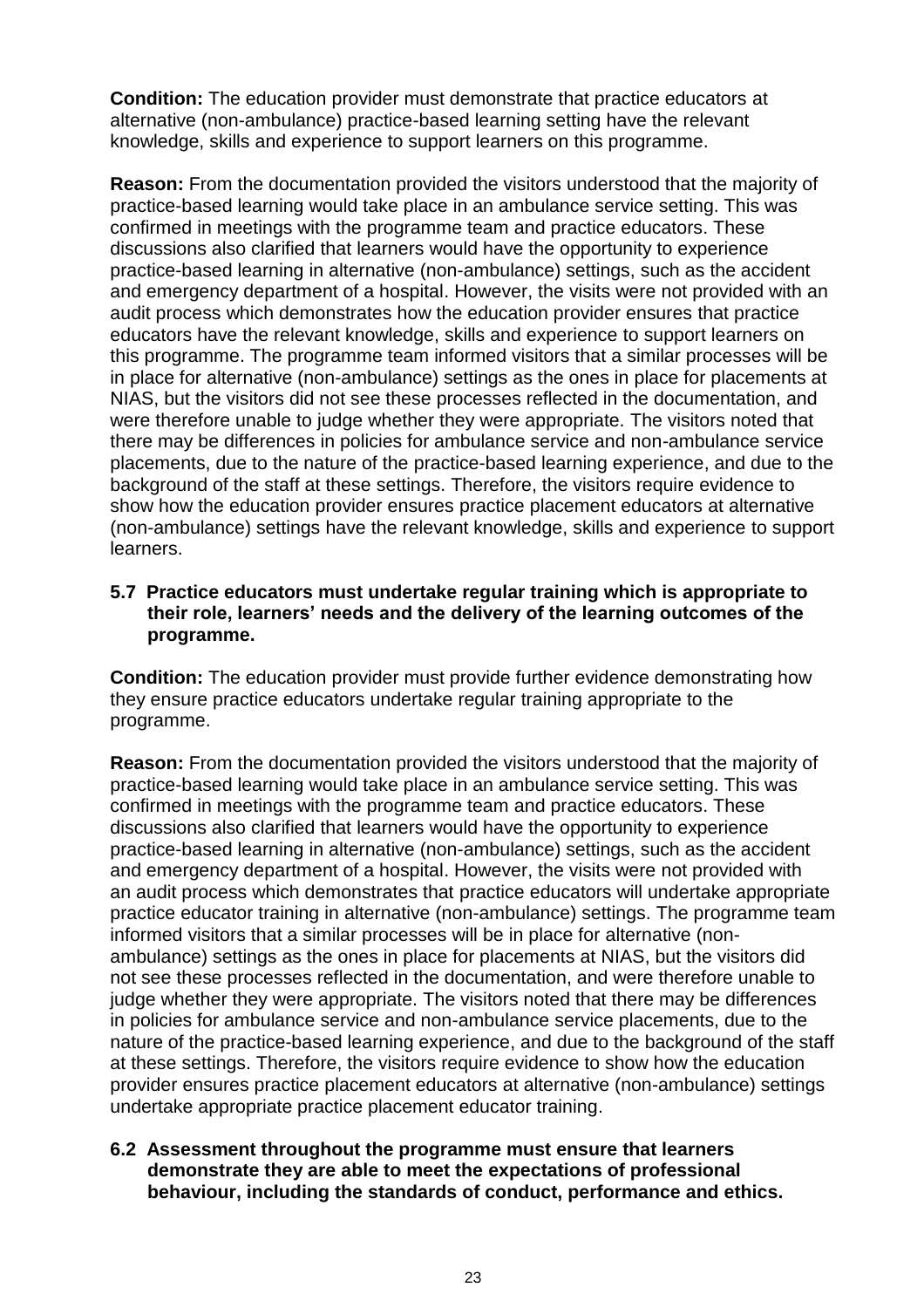**Condition:** The education provider must ensure that the assessment throughout the programme ensures that learners demonstrate they are able to meet the expectations of professional behaviour, including the standards of conduct, performance and ethics.

**Reason:** The documentation provided prior to the visit included description of the assessment methods, together with a mapping document, which provided some information about how learners who successfully complete the programme will meet the SOPs. However, from the documentation the visitors were unable to determine how the assessment throughout the programme ensures learners demonstrate they are able to meet the expectations of professional behaviour, including the standards of conduct, performance and ethics. In discussions at the visit, the visitors were unable to determine how the assessment ensures that learners are able to demonstrate that they understand the expectations associated with being a regulated professional by the time they complete the programme. The visitors therefore require the education provider to submit further evidence that the assessment throughout the programme ensures that learners demonstrate they are able to meet the expectations of professional behaviour, including the standards of conduct, performance and ethics.

## **6.3 Assessments must provide an objective, fair and reliable measure of learners' progression and achievement.**

**Condition:** The education provider must demonstrate that the assessments will provide an objective, fair and reliable measure of learners' progression and achievement.

**Reason:** On review of the documentation the visitors note that part of the assessment strategies include a 'Clinical Practice Assessment Document (PAD)' which is used to assess a learners clinical practice while in the practice-based learning environment, using a pass / refer / fail mark. The PAD document for the programme was not provided instead the visitors were given exemplar PADs. At the visit, the visitors heard that the PAD is currently being finalised and will be available before the programme commence. As the visitors have not seen what the clinical practice assessment document will be, they could not make a judgement that the assessment throughout the programme will provide an objective, fair and reliable measure of learners' progression and achievement. Therefore, the visitors require further information in order to determine whether this standard is met.

# **6.5 The assessment methods used must be appropriate to, and effective at, measuring the learning outcomes.**

**Condition:** The education provider must demonstrate how the assessment methods used are appropriate in, and effective at, measuring the learning outcomes.

**Reason:** On review of the documentation the visitors note that part of the assessment strategies include a 'Clinical Practice Assessment Document (PAD)' which is used to assess a learner's clinical practice while in the practice-based learning environment, on a pass / refer / fail mark. The PAD document for the programme were not provided instead the visitors were given exemplar PADs. At the visit, the visitors heard that the PAD is currently being finalised and will be available before the programme commences. As the visitors have not seen what the clinical practice assessment document will be, they could not determine whether the assessment would be appropriate to, and effective at, measuring the learning outcomes. As such, the visitors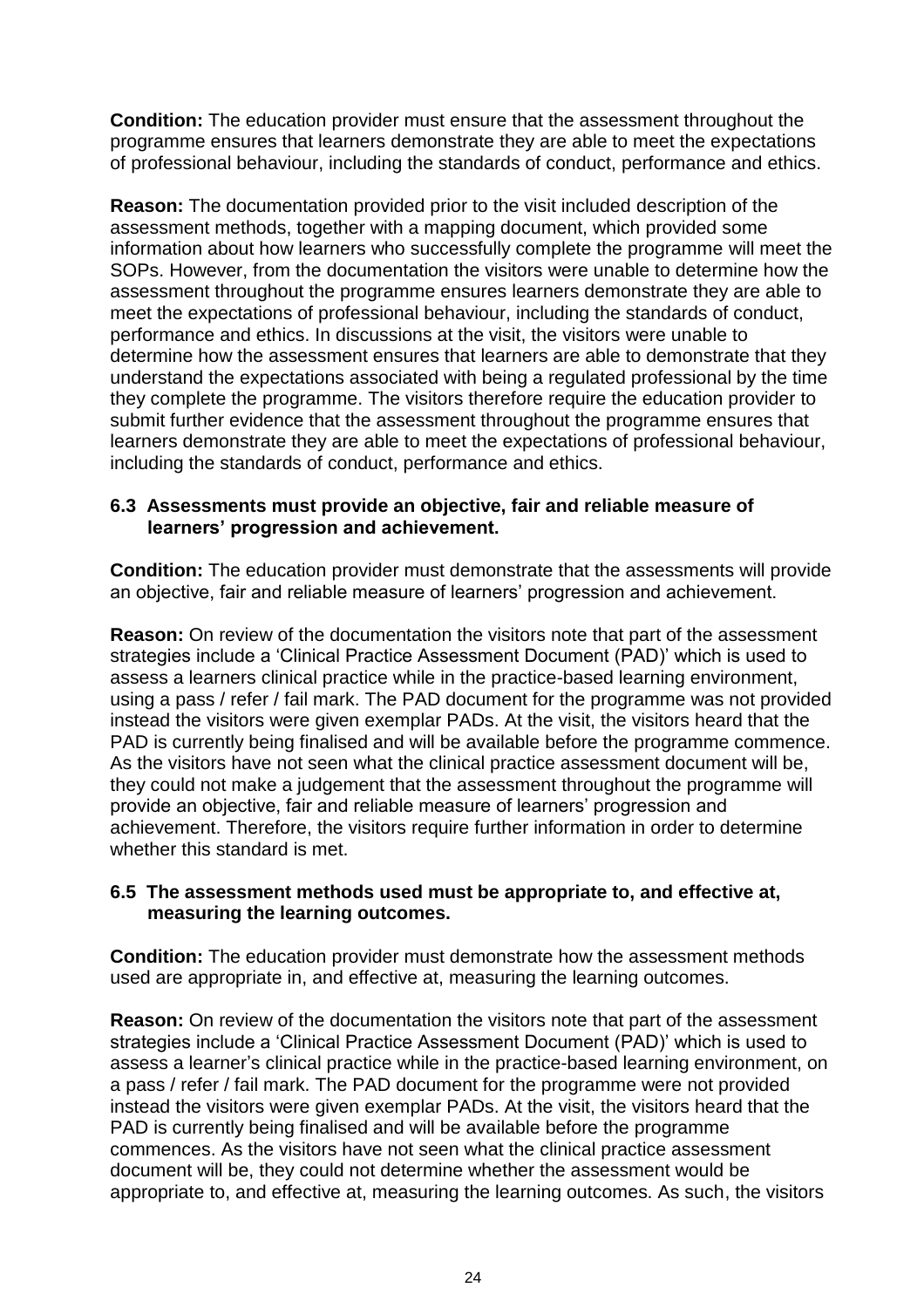require further evidence which demonstrates that the assessments methods used are appropriate and effective at measuring the learning outcomes. In addition, the visitors heard that if learners do not have the opportunity to get certain skills signed off, they could be assessed via simulation. However, the visitors were unclear what proportion of skills could be assessed via simulation. Whilst the HCPC does not set a requirement on the percentage of skills that can be assessed via simulation. The visitors were provided with no information therefore they were unable to make a judgement as to whether the assessment via simulation was appropriate and effect at measuring the learning outcomes. As such the visitors require further evidence to determine whether this standard is met.

#### **6.6 There must be an effective process in place for learners to make academic appeals.**

**Condition:** The education must provider further evidence that there is an effective process in place for learners to make academic appeals.

**Reason:** From the documentation, the visitors were unable to determine whether there is an effective process in place for learners to make an academic appeal. At the visit, the visitors heard that both NIAS and UU have academic appeal policies in place. However, the visitors were unable to determine which policies learners would adhere to and how this will be communicated to them. In addition, the visitors were unsure how these policies are appropriate and ensure that assessment processes are applied fairly. As such, the visitors were unable to determine a clear, definitive, formal process to make an academic appeal. Therefore, the visitors require further evidence of that there is an effective process in place for learners to make academic appeals.

#### **6.7 The education provider must ensure that at least one external examiner for the programme is appropriately qualified and experienced and, unless other arrangements are appropriate, on the relevant part of the Register.**

**Condition:** The education provider must include a clear statement in the programme documentation that at least one external examiner for the programme will be appropriately qualified and experience, and, unless other arrangement are appropriate, be on the relevant part of the Register.

**Reason:** In discussion with the programme team at the visit, it was clarified that the education provider would require an HCPC registered external examiners to be appointed. However from the documentation submitted by the education provider, the visitors were unable to identify the criteria that external examiners must meet in order to be appointed. In particular the visitors could not identify where it was stated that at least one external examiner must be from the relevant part of the HCPC Register. As such, the visitors could not determine how the education provider will ensure that at least one external examiner is appropriately experienced and qualified and, unless other arrangements are agreed, be from the relevant part of the Register. The visitors therefore need to see evidence that HCPC requirements regarding the external examiner on the programme have been included in the assessment regulations, or relevant programme documentation, to demonstrate that this standard is met.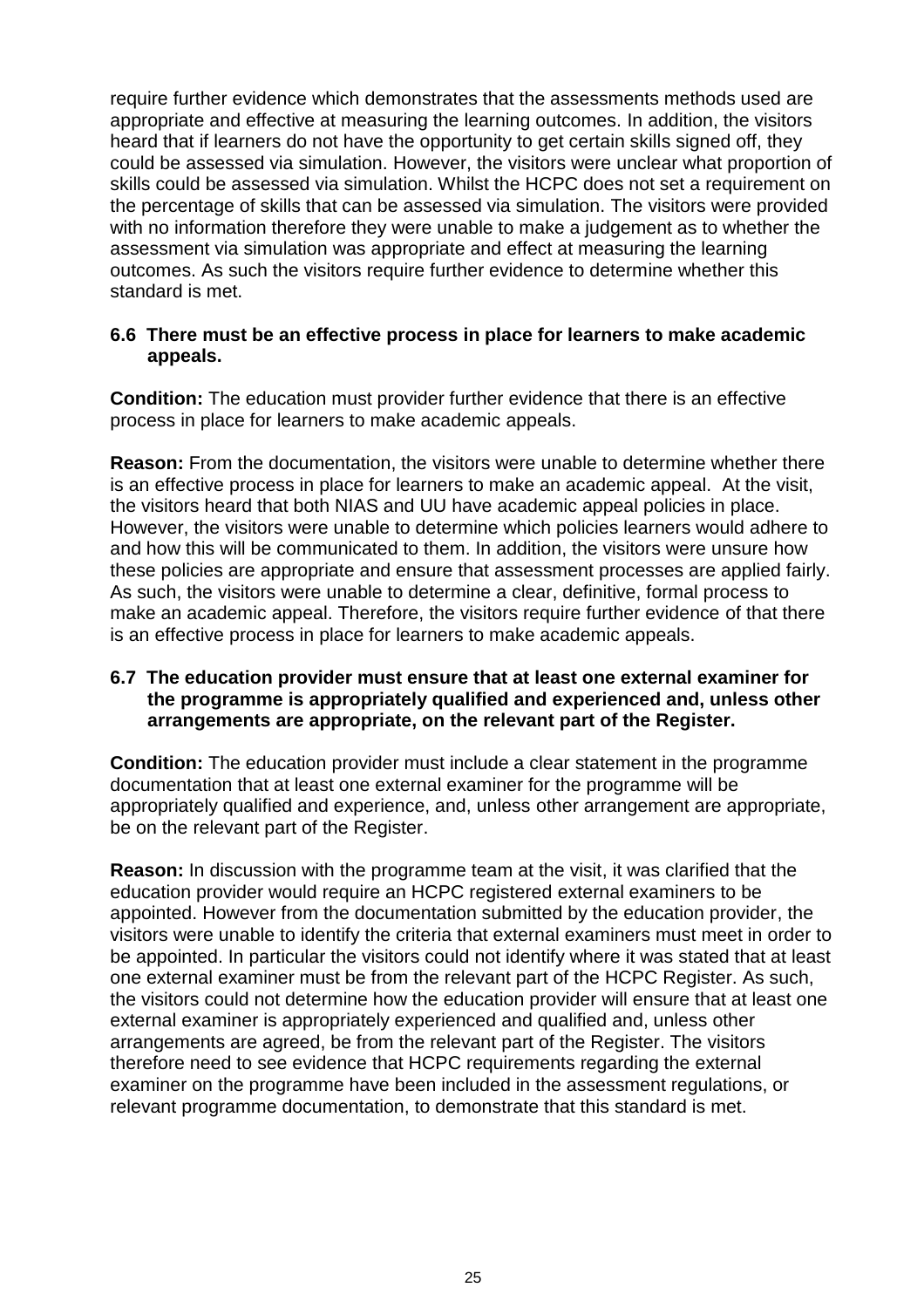# Section 5: Details of the visit to consider the first conditions response

In order for us to progress with the visit to consider the first conditions response, we required a documentary response to the conditions from education providers. The following is a list of evidence that we asked for through this process, and whether that evidence was provided. Education providers are also given the opportunity to include any further supporting evidence as part of their submission.

| <b>Required documentation</b>                                   | <b>Submitted</b> |
|-----------------------------------------------------------------|------------------|
| First response to the conditions contained in Section 4 of this | Yes              |
| report                                                          |                  |

The visit took place on 24 - 25 October 2018. We met the following groups as required in the recommendation by visitors' in section 4.

| <b>Group</b>                       | <b>Met</b> | Reason(s) not met              |
|------------------------------------|------------|--------------------------------|
| Learners                           | Yes        | The visitors met with learners |
|                                    |            | studying on other NIAS         |
|                                    |            | programmes.                    |
| Senior staff                       | Yes        |                                |
| Practice education providers and   | Yes        |                                |
| educators                          |            |                                |
| Service users and carers (and / or | Yes        |                                |
| their representatives)             |            |                                |
| Programme team                     | Yes        |                                |
| Facilities and resources           | Yes        |                                |

#### **Other groups involved in the visit**

There were other groups in attendance at the revisit as follows. Although we engage in collaborative scrutiny of programmes, we come to our decisions independently.

| <b>Paul Bartholomew</b> | Independent chair<br>(supplied by the education<br>provider) | <b>University of Ulster</b>                  |
|-------------------------|--------------------------------------------------------------|----------------------------------------------|
| <b>Shelley McKeown</b>  | Secretary (supplied by the<br>education provider)            | Northern Ireland<br><b>Ambulance Service</b> |

#### **HCPC panel for considering the conditions response**

We always appoint at least one partner visitor from the profession (inclusive of modality and / or entitlement, where applicable) with which the assessment is concerned. We also ensure that visitors are supported in their assessment by a member of the HCPC.

| David Whitmore        | Paramedic             |
|-----------------------|-----------------------|
| <b>Robert Fellows</b> | Paramedic             |
| Sophie Gamwell        | Lav                   |
| Shaista Ahmad         | <b>HCPC</b> executive |